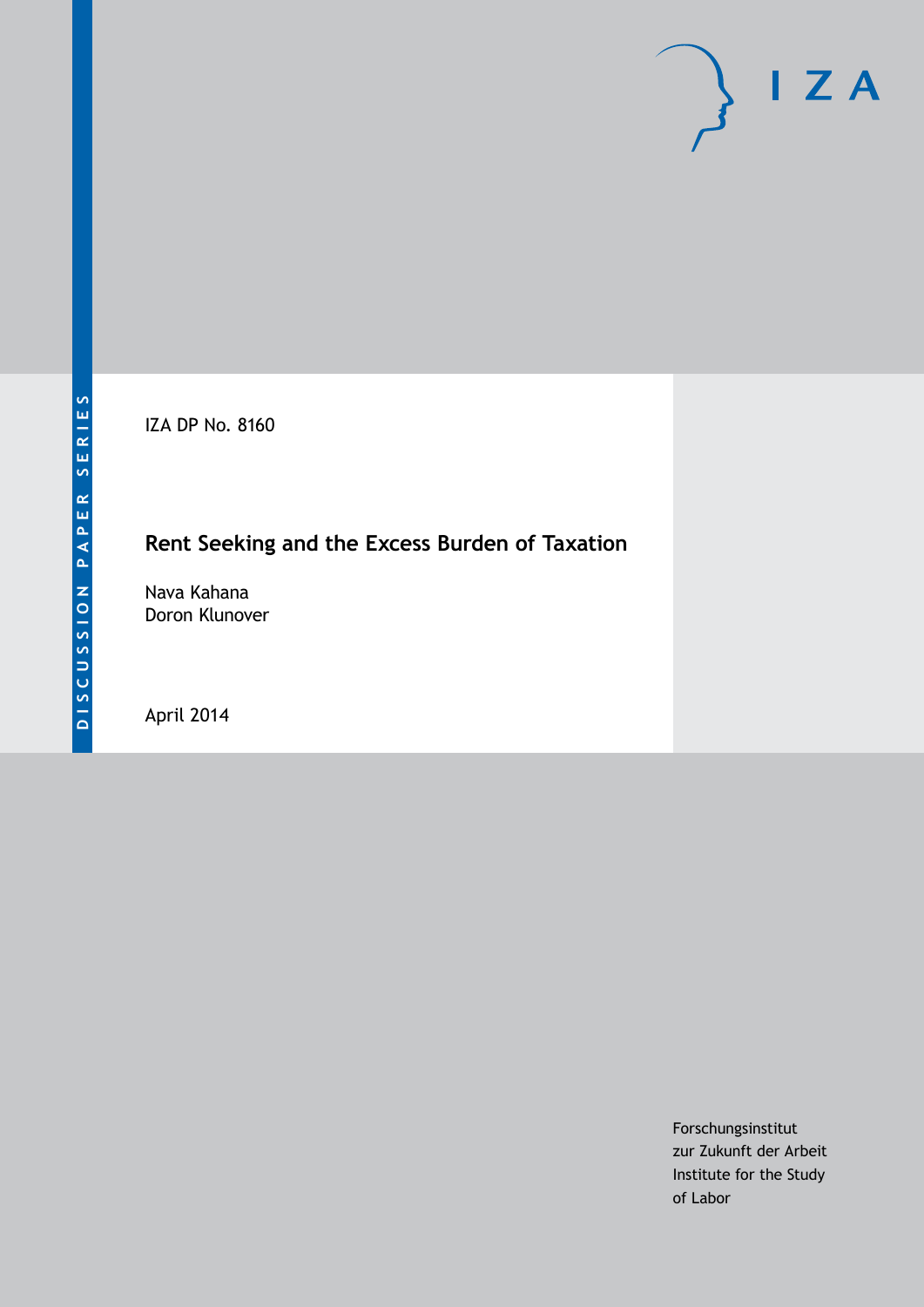# **Rent Seeking and the Excess Burden of Taxation**

# **Nava Kahana**

*Bar-Ilan University and IZA*

# **Doron Klunover**

*Bar-Ilan University*

Discussion Paper No. 8160 April 2014

IZA

P.O. Box 7240 53072 Bonn Germany

Phone: +49-228-3894-0 Fax: +49-228-3894-180 E-mail: [iza@iza.org](mailto:iza@iza.org)

Any opinions expressed here are those of the author(s) and not those of IZA. Research published in this series may include views on policy, but the institute itself takes no institutional policy positions. The IZA research network is committed to the IZA Guiding Principles of Research Integrity.

The Institute for the Study of Labor (IZA) in Bonn is a local and virtual international research center and a place of communication between science, politics and business. IZA is an independent nonprofit organization supported by Deutsche Post Foundation. The center is associated with the University of Bonn and offers a stimulating research environment through its international network, workshops and conferences, data service, project support, research visits and doctoral program. IZA engages in (i) original and internationally competitive research in all fields of labor economics, (ii) development of policy concepts, and (iii) dissemination of research results and concepts to the interested public.

<span id="page-1-0"></span>IZA Discussion Papers often represent preliminary work and are circulated to encourage discussion. Citation of such a paper should account for its provisional character. A revised version may be available directly from the author.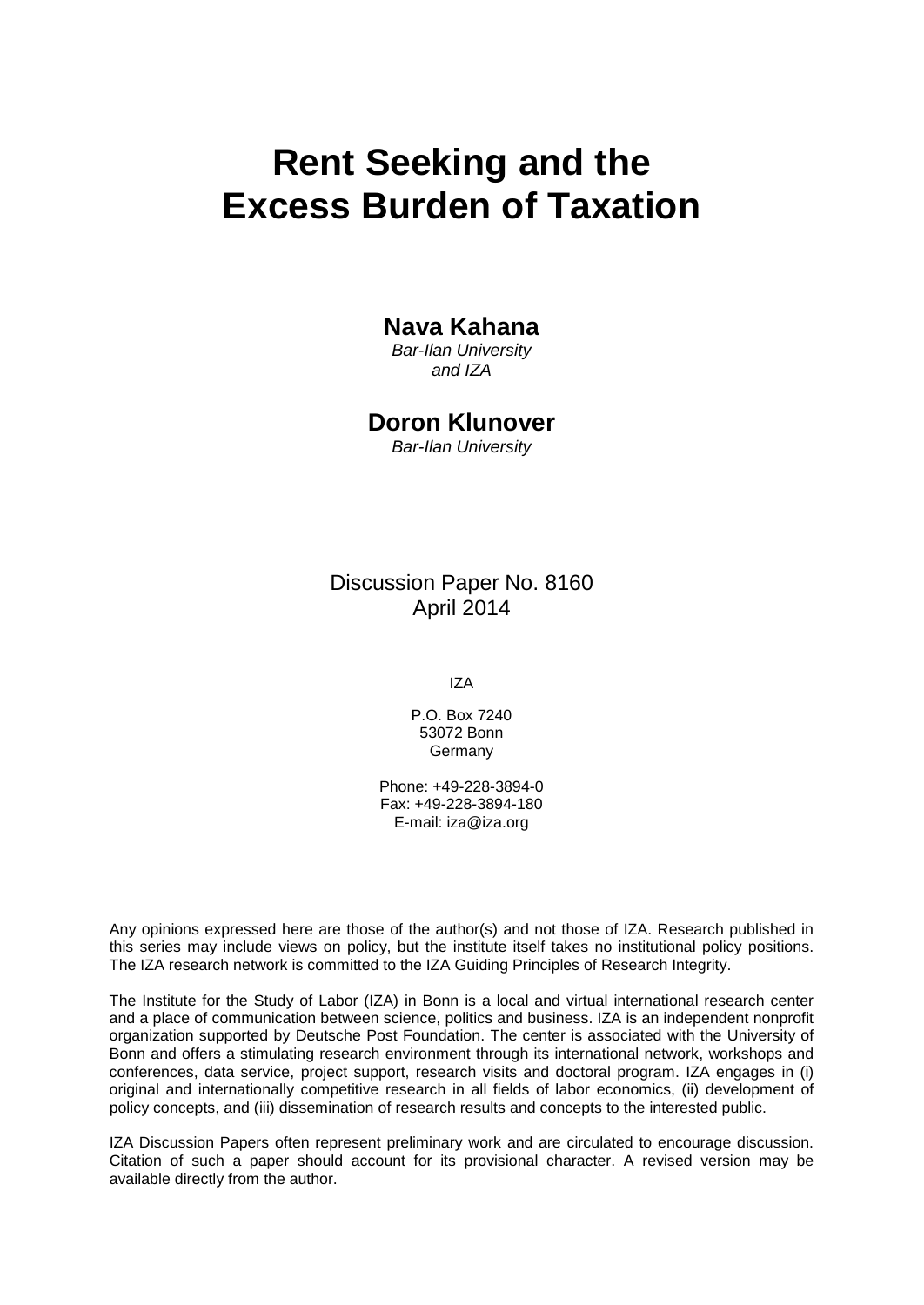IZA Discussion Paper No. 8160 April 2014

# **ABSTRACT**

# **Rent Seeking and the Excess Burden of Taxation[\\*](#page-1-0)**

The social costs of rent seeking are generally evaluated with respect to rent dissipation. A common assumption is complete rent dissipation so that the value of a contested rent is the value of social loss. When rent seekers earn taxable income, there is interdependence between the social cost of rent seeking through rent dissipation and the excess burden of taxation. Through the addition of substitution to rent seeking beyond leisure, rent seeking increases the excess burden of taxation under risk neutrality when leisure is non-inferior. We derive a condition for rent seeking to increase the excess burden of taxation under risk aversion. Our conclusion is that, when rent seekers can earn taxable income, rent seeking is more socially costly than is inferred from contest models alone, because of an increased excess burden of taxation.

JEL Classification: H2

Keywords: rent seeking, excess burden of taxation, welfare cost of taxation, size of government

Corresponding author:

Doron Klunover Bar-Ilan University Department of Economics Ramat Gan 5290002 Israel E-mail: [Doron.Kluhovrd@biu.ac.il](mailto:Doron.Kluhovrd@biu.ac.il)

Previous versions of this paper were presented at the Silvaplana workshop in political economy and the Public Choice Society annual meetings. We thank participants for helpful comments.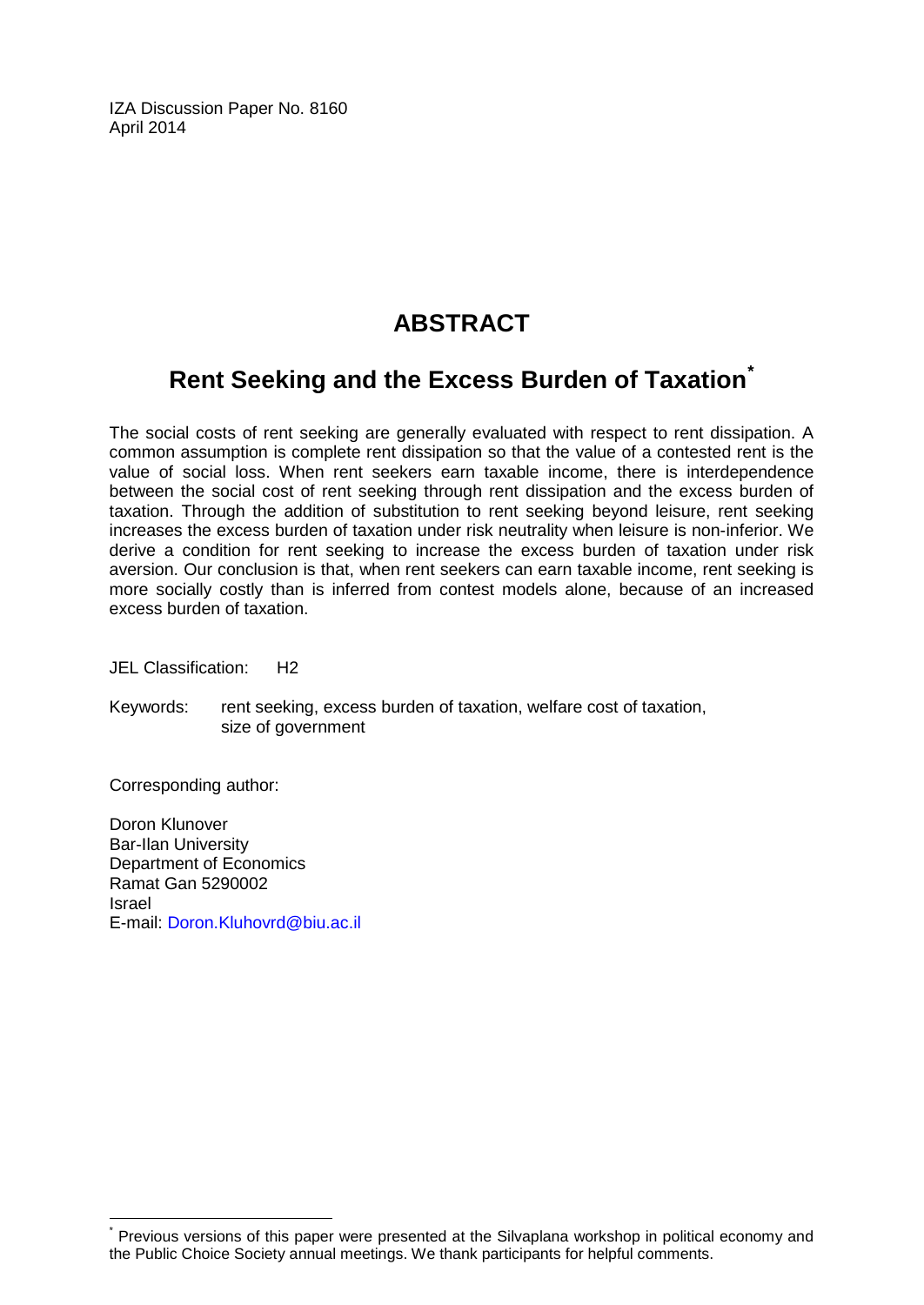#### **1. Introduction**

 $\overline{a}$ 

Gordon Tullock (1967) observed that a social cost is incurred when time and resources are attracted into contesting available benefits or rents. The primary concern of the literature (see Congleton, Hillman, and Konrad 2008) that followed on from Tullock's observation has been evaluation of the social cost of rent seeking. With no official data on rent seeking available and contested rents in general not observable, the approach to measurement of the social cost of rent seeking has been through modelling the behavior of rent seekers in the theory of contests (Konrad, 2009; Long, 2013). Empirical studies have used the conclusions from the models to infer social costs through dissipation of rents, usually under the assumption of complete dissipation (see Hillman, 2013).

The studies of the social cost of rent seeking have had in common the assumption that contests occur in isolation from other sources of income and from leisure. Yet in general rent seekers can also earn incomes in labor markets and allocate time to leisure. The incomes are subject to taxation. We show that when rent seekers earn – or can earn – taxable income and can allocate time to leisure, under reasonable conditions the social cost of rent seeking exceeds the social losses inferred from the presence of a rent-seeking contest alone.<sup>1</sup>

<sup>&</sup>lt;sup>1</sup> There has been recognition that rent seeking is included in possible allocation of time. See Weiss (2009). The interdependence between the social costs of rent seeking and the excess burden of taxation has not been studied.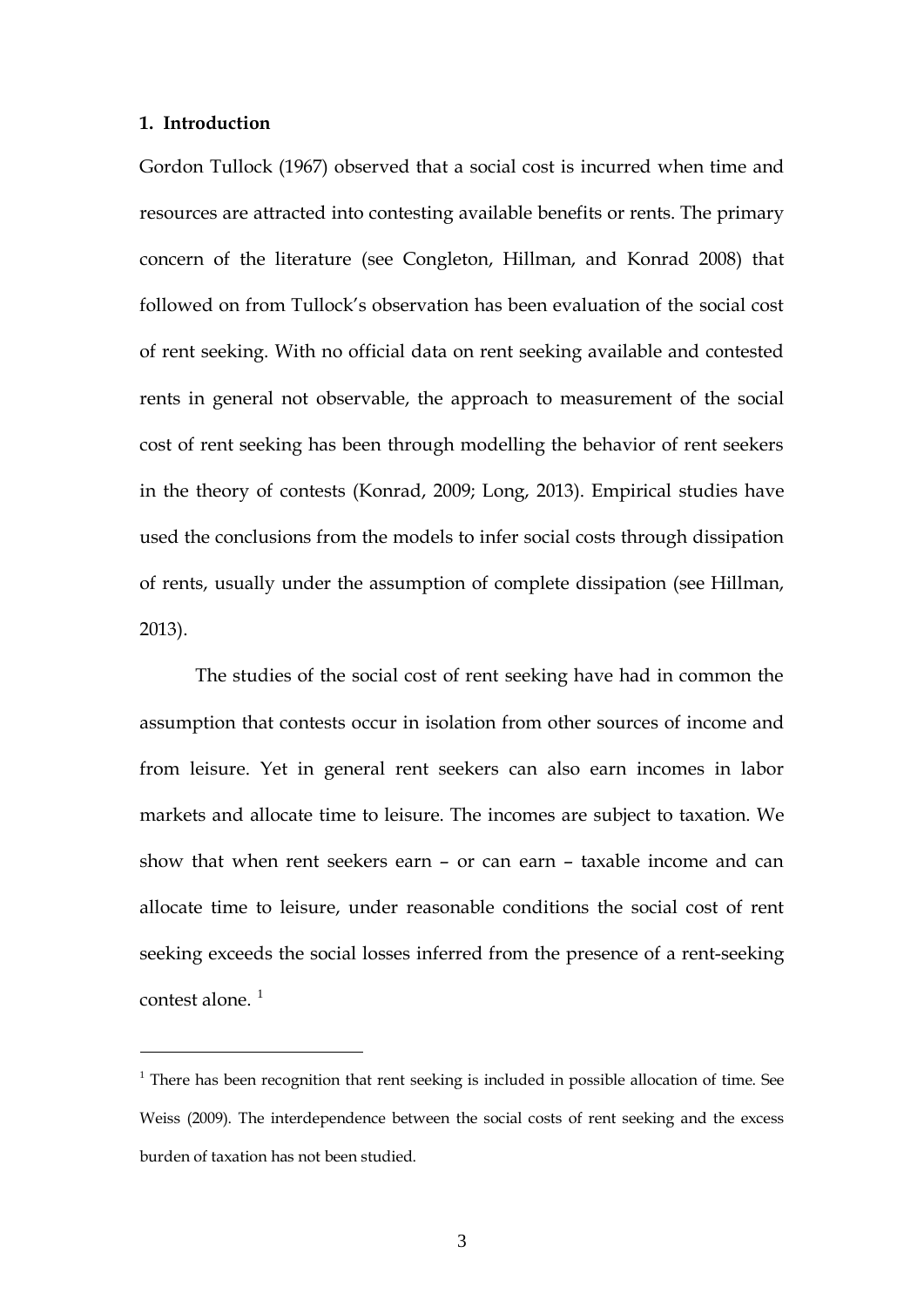The excess burden of taxation is associated with the Harberger triangle (see Harberger, 1964; Hines, 1999). In the special case in which the compensated labor supply is linear, the excess burden of taxation can be measured by using a formula for the Harberger triangle that includes the tax rate and the compensated elasticity of labor supply (for an exposition, see Hillman, 2009 chapter 4). We use the equivalent variation to measure the excess burden of taxation.<sup>2</sup>

In section 2 we add a rent-seeking opportunity to time allocation options of earning taxable income or leisure. We do not introduce further time allocation options such as home production or an informal sector, which unlike rent seeking can be non-strategic and risk-free. In section 3, with leisure non-inferior, we obtain the quite intuitive result using the equivalent variation that the excess burden of taxation is greater in the presence of a rentseeking opportunity. The core intuition is that a tax on earned income decreases the opportunity cost of leisure and when present, also of rent seeking. Therefore time is substituted from labor to leisure but also from labor to rent seeking. An adverse effect of a tax on earned income on a rent seeker is that, unlike leisure, the expected return from participating in a strategic rent

<sup>&</sup>lt;sup>2</sup> Although the formula for the area of the Harberger triangle can be used as an approximation for measuring the specific excess burden with infinitesimal rate of taxation, because of the possible different direction and magnitude of errors in consequence of using an approximation, to compare between different excess burdens, we require an accurate measure such as the equivalent variation. On measurement of the excess burden, see Willig (1976) and Hausman (1981). For a textbook exposition, see Hillman (2009, chapter 4).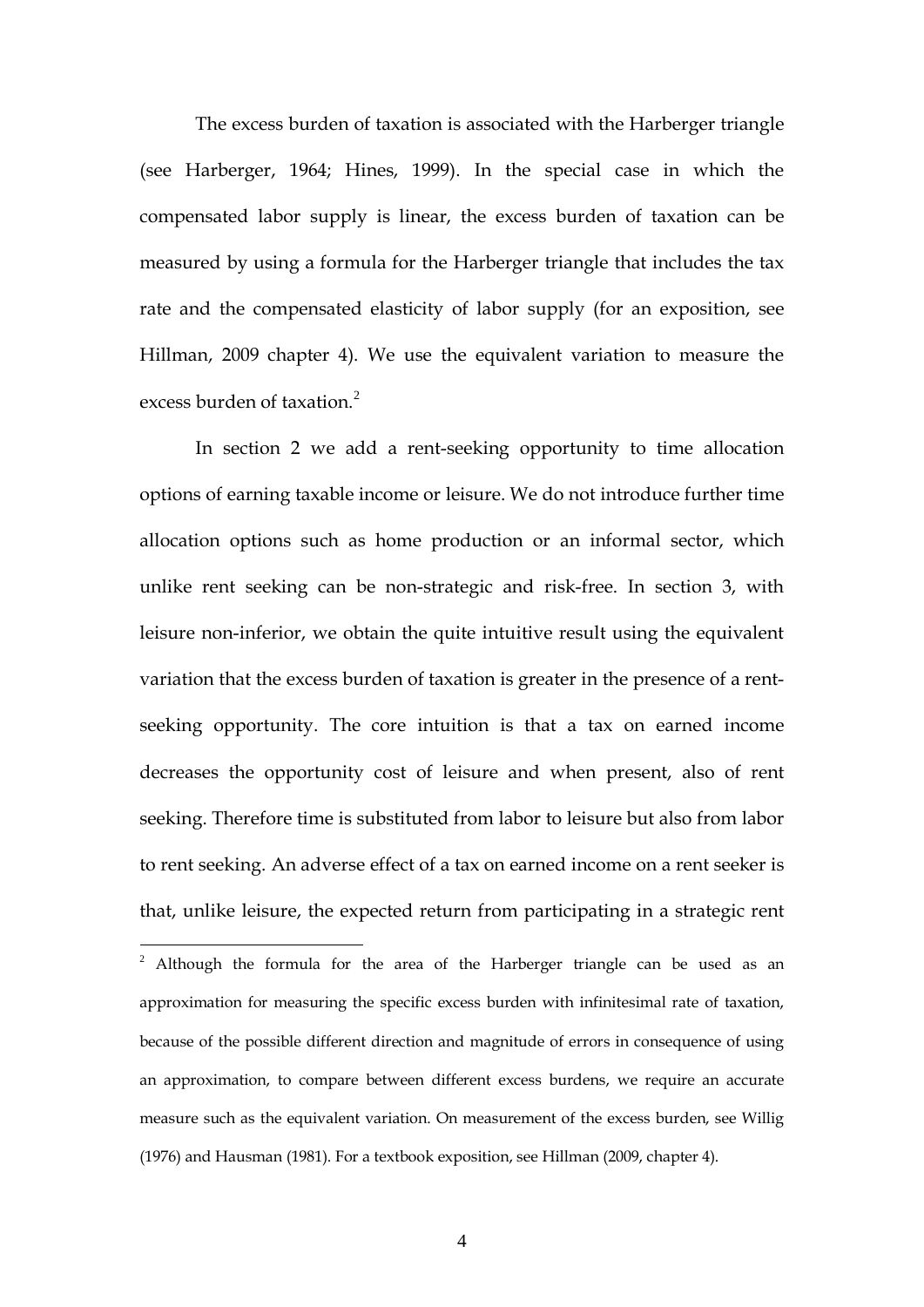seeking contest may not increase when substituting more time into a contest. With identical individuals the expected return is unchanged. These effects increase the excess burden of taxation. We provide a more technical detailed explanation of the increase in the excess burden of taxation after a formal proof.<sup>3</sup>

In section 4 we introduce risk-aversion. Rent seeking in addition to being strategic is also risky, because the return from rent seeking is not certain. The excess burden of taxation with risk aversion regarding rent seeking includes the effect of risk on time substitution and a reevaluation of the uncertain income from rent seeking due to a change that can occur in the individual's risk premium. With additive utility, constant absolute risk aversion is a sufficient condition for replication of the result that rent seeking increases the excess burden of taxation.<sup>4</sup>

Sections 3 and 4 focus on technical proofs. Section 5 notes applicability of the conclusions to extensions of the basic rent-seeking model. We note studies in which, in distinction to the separation common in the literature, <sup>3</sup> Rent seeking increases the excess burden of taxation and at the same time, because of the

<sup>4</sup> Risk aversion was introduced in models of rent seeking in Hillman and Katz (1984) under the assumption of constant relative risk averstion, which results in diminashed rent-seeking outlays as risk aversion increases. More generally, risk-aversion introduces ambiguities into rent-seeking models (Skaperdas and Gan 1995; Konrad and Schlesinger, 1997; Treich 2010).

greater excess burden of taxation, the social cost of rent seeking is greater when rent seekers earn taxed productive income. There is only one additional social loss.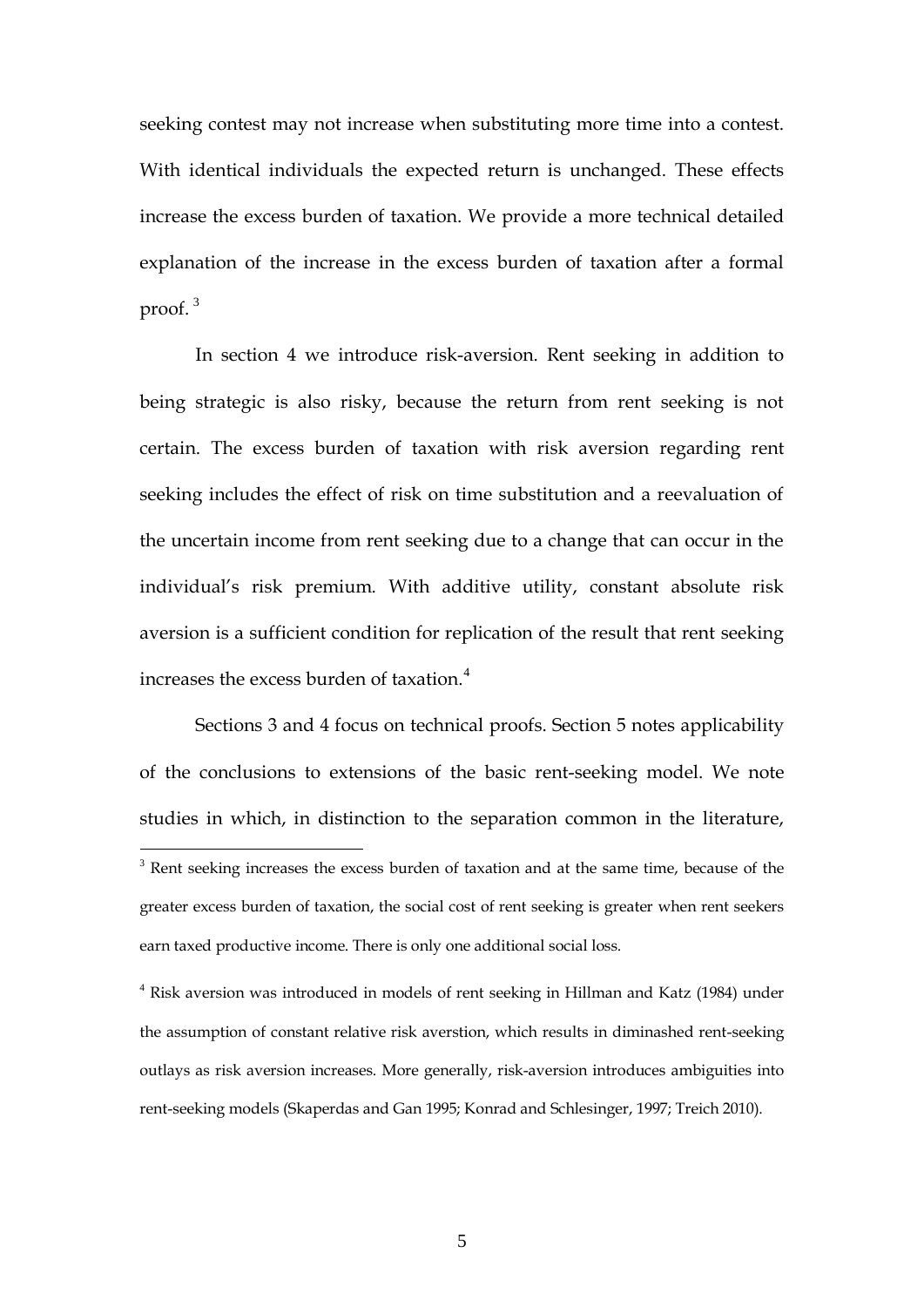recognize interdependence between issues of public finance and rent seeking. We give examples of coexistence of rent-seeking opportunities with taxable income and note the implications of our results for the socially desirable size of government.

# **2. Labor supply, leisure, and rent seeking**

We begin with the standard labor-supply model of an individual who earns taxed income and confronts a labor/leisure choice with no rent seeking opportunity. The individual  $i$  assigns time to leisure  $l_i$  and time to productive work,  $L_i = \overline{T} - l_i$ , where  $\overline{T}$  is available time, and receives a net-of-tax wage rate of *W<sub>i</sub>* per hour. The individual also has non-contestable non-labor income  $M_i$ . There is no saving. Utility  $U_i$  depends on consumption of market goods  $C_i$  and leisure  $l_i$ . Individual *i* solves the time allocation problem (Becker, 1965):

$$
(1) \qquad \max_{l_i} U_i(C_i, l_i)\,,
$$

where  $C_i = (\overline{T} - l_i)W_i + M_i$ . In an interior solution,

(2) 
$$
\frac{dU_i}{dl_i} = U_{il_i} - W_i U_{ic_i} = 0,
$$

and

(3) 
$$
\frac{d^2U_i}{dl_i^2} = U_{il_i l_i} + W_i^2 U_{ic_i c_i} - 2W_i U_{ic_i l_i} < 0,
$$

where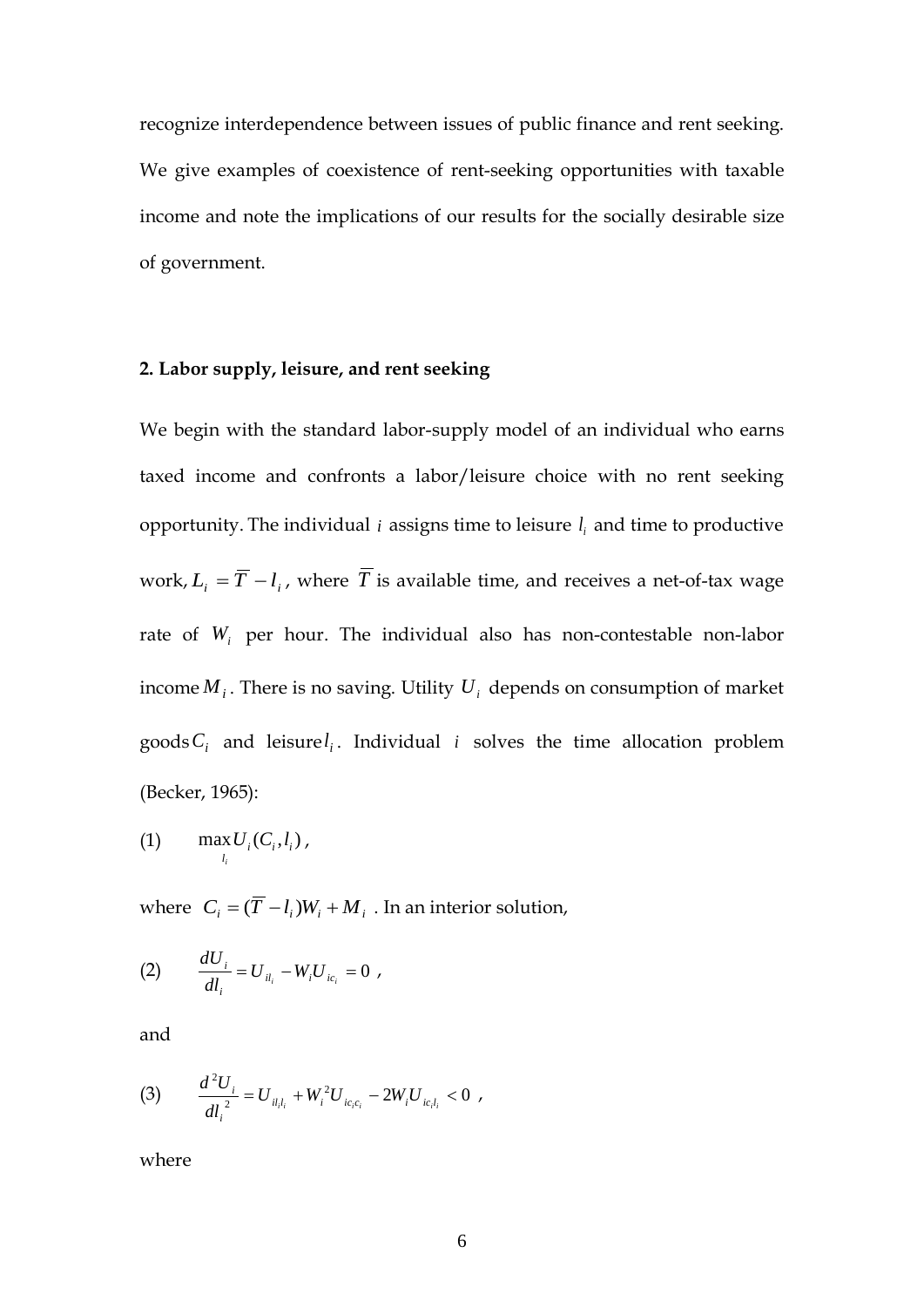$$
U_{ik} \equiv \frac{\partial U_i}{\partial k}
$$
,  $U_{ikk} \equiv \frac{\partial^2 U_i}{\partial k^2}$ ,  $k = C_i, l_i$ , and  $U_{ic_i l_i} \equiv \frac{\partial^2 U_i}{\partial c_i \partial l_i}$ .

Applying the implicit function theorem in (2) results in:

$$
(4) \qquad \frac{\partial l_i}{\partial M_i} = \frac{U_{il_ic_i} - W_i U_{ic_ic_i}}{-\frac{d^2 U_i}{dl_i^2}}
$$

and

(5) 
$$
\frac{\partial l_i}{\partial W_i} = (\overline{T} - l_i) \frac{\partial l_i}{\partial M_i} + \frac{U_{ic_i}}{d^2 U_i}.
$$

Leisure is a normal, neutral or inferior good according to whether  $\boldsymbol{0}$  $U_{i_{l,c_i}} - W_i U_{i_{c_ic_i}} \geq 0$ , respectively. With leisure normal, the response to an increase in the net-of-tax wage is ambiguous. Under the standard assumption that, with leisure normal, the substitution effect of an increase in the net wage

$$
\frac{U_{ic_i}}{d^2 U_i} < 0
$$
 dominates the income effect  $(\overline{T} - l_i) \frac{\partial l_i}{\partial M_i}$ , labor supply increases with 
$$
\frac{d^2 U_i}{d l_i^2}
$$

the net-of-tax wage.

We now introduce the opportunity to contest a rent. A rent of common-value *V* yielding only private benefit is indivisibly assigned to one successful rent seeker.<sup>5</sup> The rent is not taxed and nor is the value of inputs

<sup>&</sup>lt;sup>5</sup> We thus adopt the standard rent-seeking model. See Long (2013).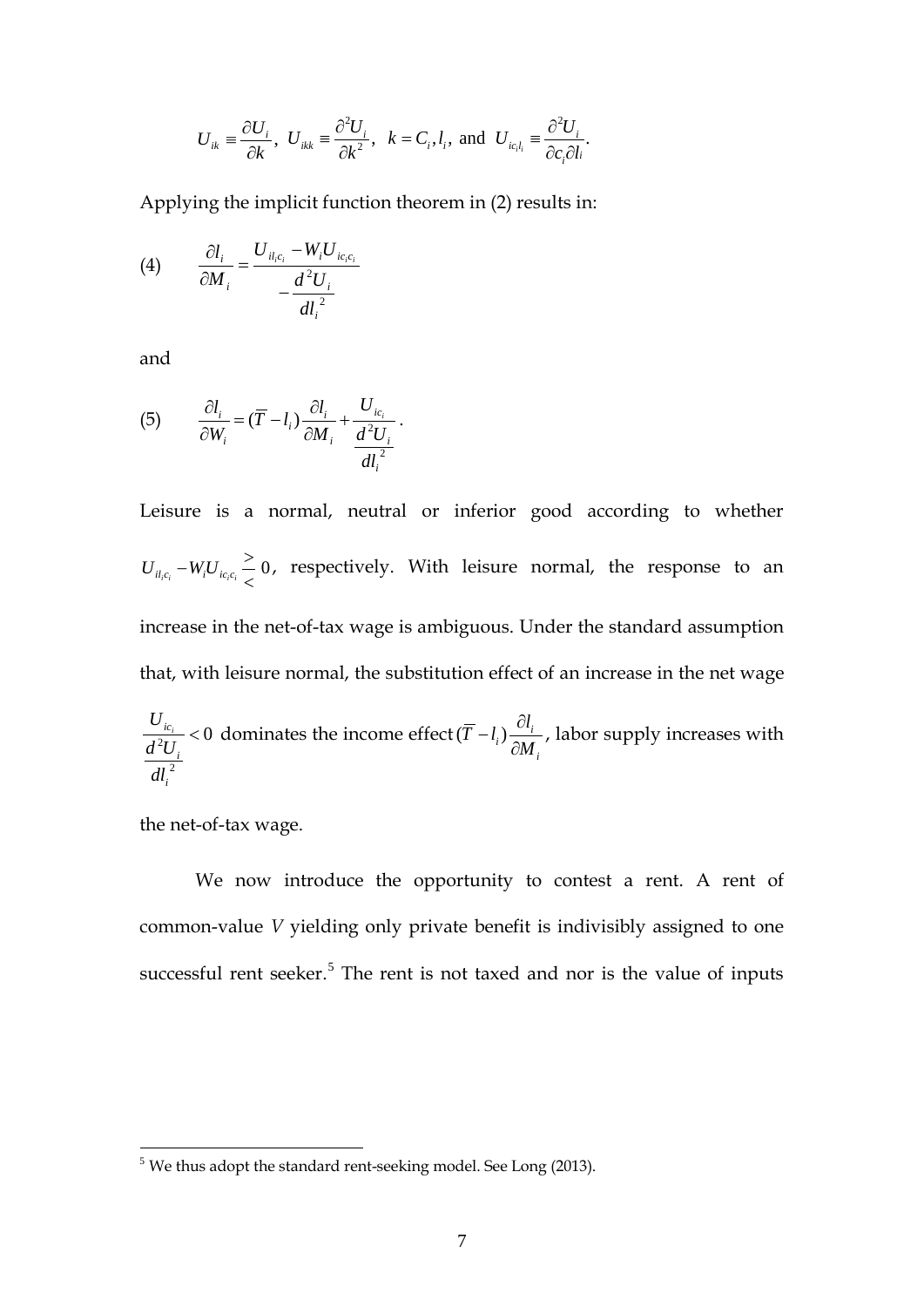into rent seeking a tax credit or deduction from taxes paid on productively earned income.<sup>6</sup>

The activity of rent seeking by individual *i* requires a combination of the use of resources  $x_i \geq 0$  and time. Use of  $x_i$  entails assignment of  $\beta_i x_i$ hours to rent seeking, where  $\beta_i > 0$ . Through  $\beta_i$  we include a measure of individual effectiveness in rent seeking. More adept rent seekers have lower values of  $\beta_i$  .<sup>7</sup>

We use a general contest-success function. The probability that individual *i* secures the rent *V* is  $P_i(x_1, \dots, x_i, \dots, x_n)$  where  $x_j \ge 0$   $j \ne i$ denotes resources used in the contest by others. The function  $P_i$  has the usual properties of:

 $\overline{a}$ 

<sup>6</sup> Glazer and Konrad (1999) describe taxation in the context of rent seeking. If the benefit from rent seeking is taxed independently of the tax on labor income, the value of the rent V is diminished by the value of the tax payment with no effect on our results. Domar and Musgrave (1944) studied the effects of an proportional tax on both certain and uncertain income, which in our case would entail taxing uncertain income from rent seeking and certain labor income at the same rate. They concluded that, because the tax absorbs part of the risk by decreasing the variance of expected income, in some circumstances investment in risky assets increases when the rate of taxation increases. In our case only labor income is taxed and the taxation therefore does not reduce the variance of expected income.

<sup>7</sup> Our formulation acknowledges that time itself is in general not enough as an input into rent seeking. See also Epstein and Hefeker (2003), who propose two substitutable inputs for influencing the probability of rent-seeking success. Our inputs are complementary.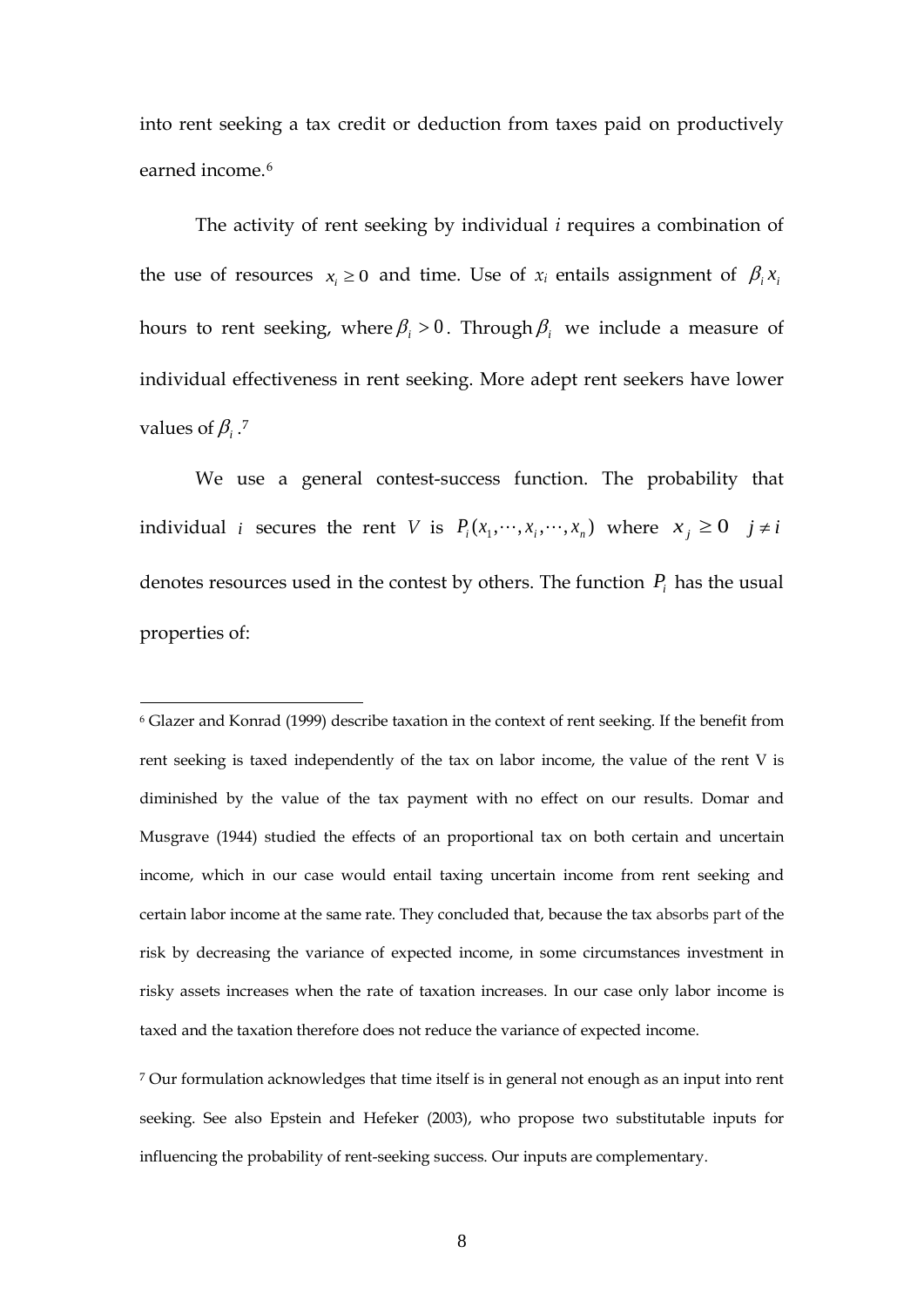(6) 
$$
0 < P_i < 1 \quad \forall x_i > 0, \quad \frac{\partial P_i}{\partial x_i} > 0, \quad \frac{\partial^2 P_i}{\partial x_i^2} < 0, \quad \frac{\partial P_i}{\partial x_j} < 0 \text{ and for } x_1 = x_i \dots = x_n
$$
  

$$
P_i = \frac{1}{n} \quad \forall i = 1, \dots, n.
$$

Post-contest income and consumption depend on whether an individual has been successful in rent seeking and are therefore state-contingent.<sup>8</sup> After the outcome of the rent-seeking contest has been determined, the successful rent seeker will consume

$$
C_i^V = (\overline{T} - l_i - \beta_i x_i)W_i + M_i + V - x_i
$$

and will have resulting utility

$$
U_i^V = U_i(C_i^V, l_i)
$$

Consumption of an unsuccessful rent seeker will be:

$$
C_i^{-V} = (\overline{T} - l_i - \beta_i x_i)W_i + M_i - x_i,
$$

with utility

 $\overline{a}$ 

$$
U_i^{-V} = U_i(C_i^{-V}, l_i)
$$

The expected utility of individual *i* is:

(7) 
$$
EU_i(x_i, l_i, x_{-i}; W_i, \beta_i, M_i, V) = P_i U_i(C_i^V, l_i) + (1 - P_i) U_i(C_i^{-V}, l_i),
$$

where  $x_{-i} = (x_1, \dots, x_{i-1}, x_{i+1}, \dots, x_n)$ .

Certainty equivalent consumption  $\tilde{C}_i$  satisfies:

<sup>8</sup> We do not consider the possibility of insurance. In practice, insurance regarding the outcome of partipcation in rent-seeking contests is not available.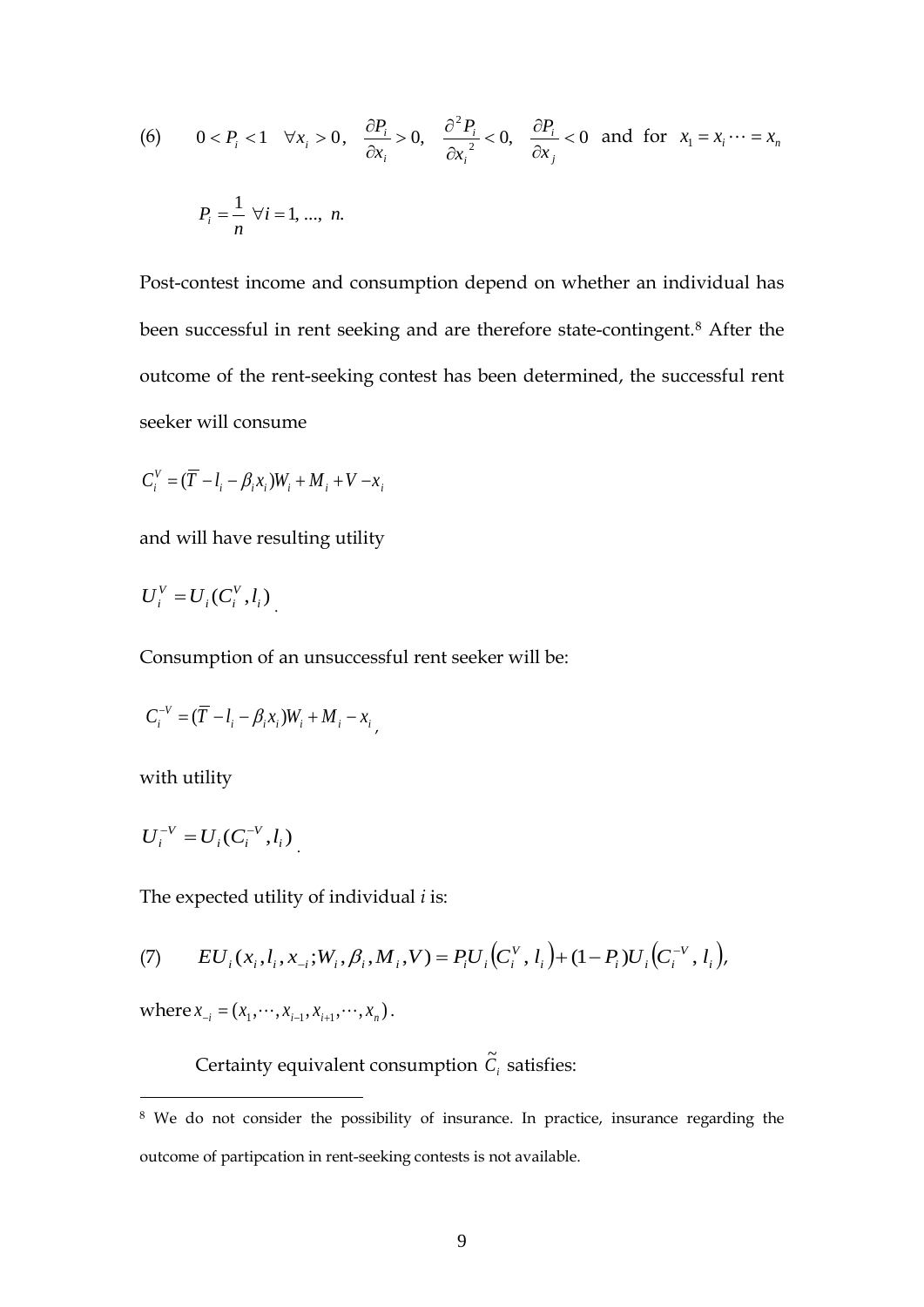$$
(8) \qquad EU_i = U_i(\widetilde{C}_i, l_i) = \widetilde{U}_i.
$$

With risk aversion,  $U_{ic,c_i} < 0$  and

$$
(9) \qquad \tilde{C}_i = C_i^{-V} + P_i V - \varepsilon_i ,
$$

where  $\varepsilon_i \geq 0$  is the risk premium.<sup>9</sup>

Before the outcome of the rent-seeking contest is known, individual *i* solves:

(10) 
$$
\max_{X_i, l_i} EU_i(x_i, l_i, x_{-i}; W_i, \beta_i, M_i, V) = \max_{X_i, l_i} \widetilde{U}_i(x_i, l_i, x_{-i}; W_i, \beta_i, M_i, V).
$$

With identical individuals, so that  $x_1 = x_2 = \cdots = x_n = x$  and  $l_1 = l_2 = \cdots = l_n = l$ , in a symmetric Nash equilibrium,

(11) 
$$
\frac{\partial \tilde{U}}{\partial x} = \tilde{U}_{\tilde{c}} \left( \frac{\partial P}{\partial x} V - \frac{\partial \varepsilon}{\partial x} - (1 + \beta W) \right) = 0
$$

and

 $\overline{a}$ 

(12) 
$$
\frac{\partial \tilde{U}}{\partial l} = \tilde{U}_l - (W + \frac{\partial \varepsilon}{\partial l}) \tilde{U}_{\tilde{c}} = 0.
$$

With  $\widetilde{U}_{\widetilde{c}} > 0$ , (11) is equivalent to:

(13) 
$$
\frac{\frac{\partial P}{\partial x}V - (\frac{\partial \varepsilon}{\partial x} + 1)}{\beta} = W.
$$

We denote by  $(x^*, l_R^*)$  the solution to (12) and (13) and by  $l_{NR}^*$  and  $C(l_{NR}^*)$  the solution to (2). In the remainder of the paper we consider only interior

<sup>9</sup> With risk neutrality,  $U_{ic_ic_i} = 0$  and  $\varepsilon_i = 0$ .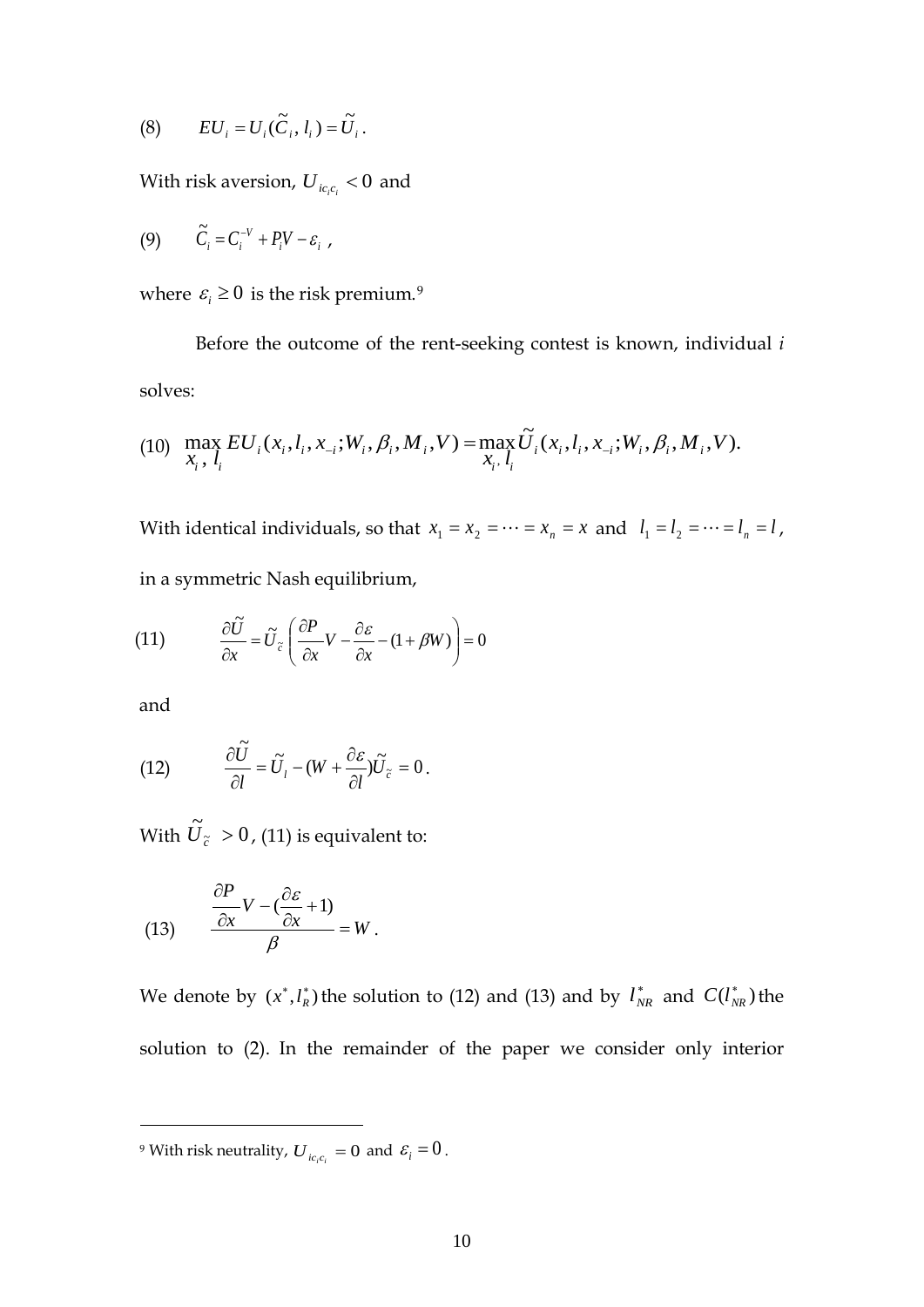solutions. That is, in the presence of rent seeking, in equilibrium, we assume that time is allocated to labor, leisure and rent seeking.

#### **3. Risk neutrality**

Under risk neutrality, equations (12) and (13) are independent, with  $x^*$  chosen in the Nash equilibrium of the rent-seeking game (the solution to  $(13)$ ) and  $l_R^*$ chosen to maximize expected utility with the marginal rate of subsitution between leisure and expected consumption equal to the net-of-tax wage *W* as indicated by (12). With risk neutrality, in equilibrium, we have:<sup>10</sup>

$$
(14) \qquad (\beta W+1)x^*<\frac{V}{n}.
$$

 $\overline{a}$ 

The following lemma compares leisure of risk-neutral individuals who respectively confront and do not confront a rent-seeking opportunity.

*Lemma 1:* **For risk neutrality,**  $l_R^* > l_{NR}^*$  **if leisure is a normal good,**  $l_R^* = l_{NR}^*$  **if leisure**  $\iota$  *is a neutral good, and*  $l^*_R < l^*_{NR}$  *if leisure is an inferior good.* 

*Proof*: With risk neutrality, because  $U_{cc} = 0$ , (4) implies that leisure is a normal, neutral or inferior good, according to whether  $U_{lc} \geq 0$  , respectively. From inequality (14), it follows that  $C(l_{NR}^*) < \tilde{C}(x^*, l_{NR}^*)$ . Substituting  $x^*$  and

<sup>&</sup>lt;sup>10</sup> The *LHS* of (14) is the alternative cost of time and resources foregone in participating in rent seeking and the *RHS* is the expected rent. In an interior equilibrium in which an individual chooses to participate in rent seeking, the expected return from the contest is greater than the alternative cost of resources.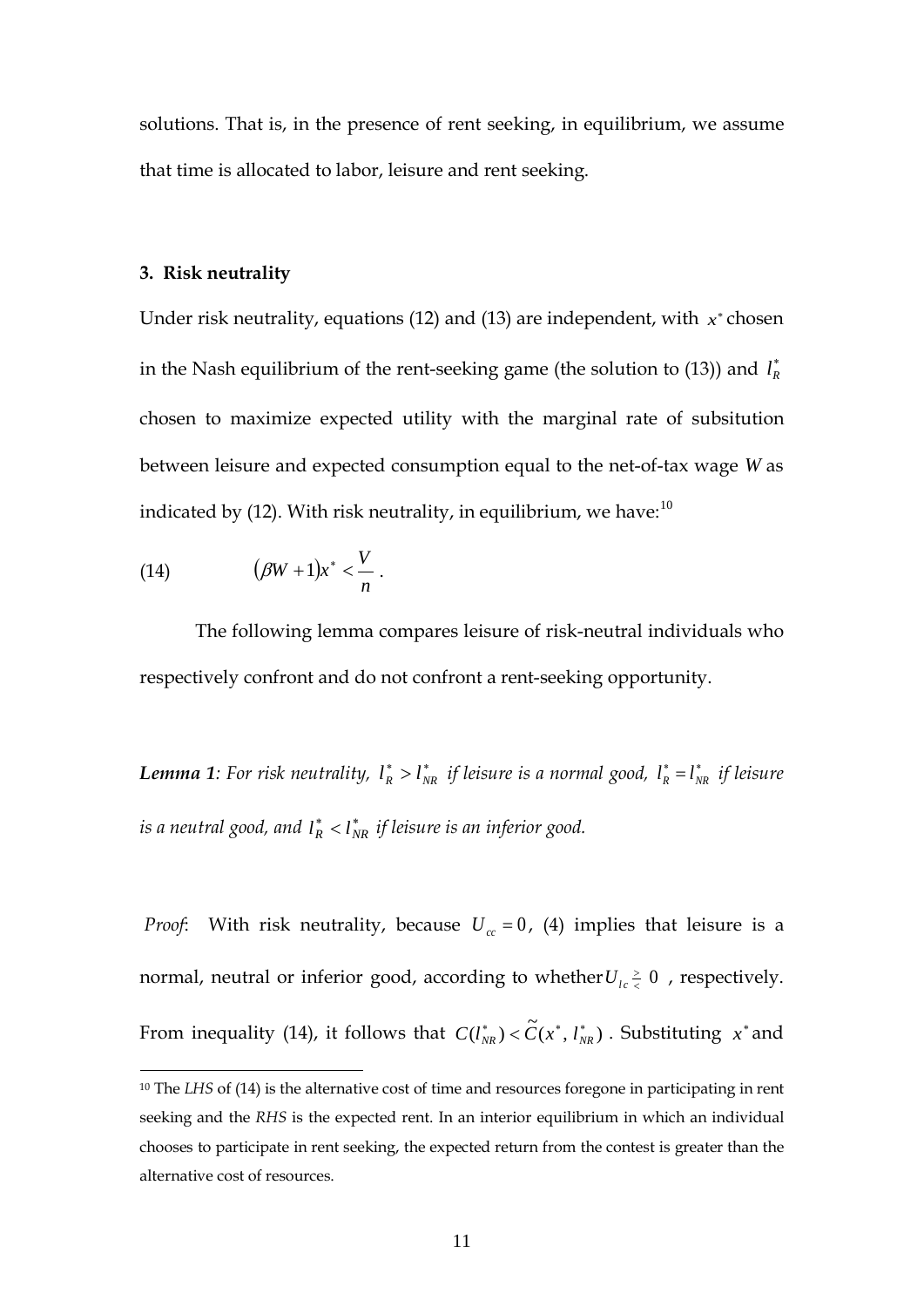$l_{NR}^{*}$  into (12) results in  $\frac{80}{\pi} \frac{3}{5}$  0 .<br>آ  $\prec$ > ∂ ∂ *l*  $\frac{U}{2V} \ge 0$  if leisure is respectively a normal, neutral or inferior good. From the second order conditions for expected-utility maximization, we have  $\frac{60}{\sigma v^2}$  < 0 .<br>آ 2 2  $\lt$ ∂ ∂ *l*  $\frac{U}{\mu^2}$  < 0, and thus,  $l_R^* \frac{v}{\epsilon} l_R^*$  $l_R^* \ge l_{NR}^*$  as leisure is respectively normal, neutral or inferior. QED

We now show that:

#### *Proposition 1:*

*For leisure non-inferior, under risk neutrality, a rent-seeking opportunity increases the excess burden of taxation.*

*Proof:* Let  $\tilde{U}_R^*(W)$  and  $U_{NR}^*(W)$  be the indirect utility when an individual respectively confronts and does not confront a rent-seeking opportunity. Denote by  $e(W, \tilde{U}_R^*)$  and  $e(W, U_{NR}^*)$  the corresponding expenditure functions. In the absence of a rent seeking opportunity, the equivalent variation is:

(15) 
$$
\Psi_{NR} = e(W_b, U^*_{NR}(W_b)) - e(W_b, U^*_{NR}(W_a))
$$
,

where  $W_a = W_b(1-t)$  with *t* the tax rate on productively earned income. The excess burden of taxation in the absence of rent seeking is:

(16) 
$$
S_{_{NR}} = \Psi_{_{NR}} - tW_{_{b}}L_{_{NR}}^{*}(W_{_{a}}),
$$

where  $L_{NR}^*(W_a)$  is the time assigned to productive work in the absence of a rent seeking opportunity. Correspondingly, the excess burden in the presence of the rent-seeking opportunity is: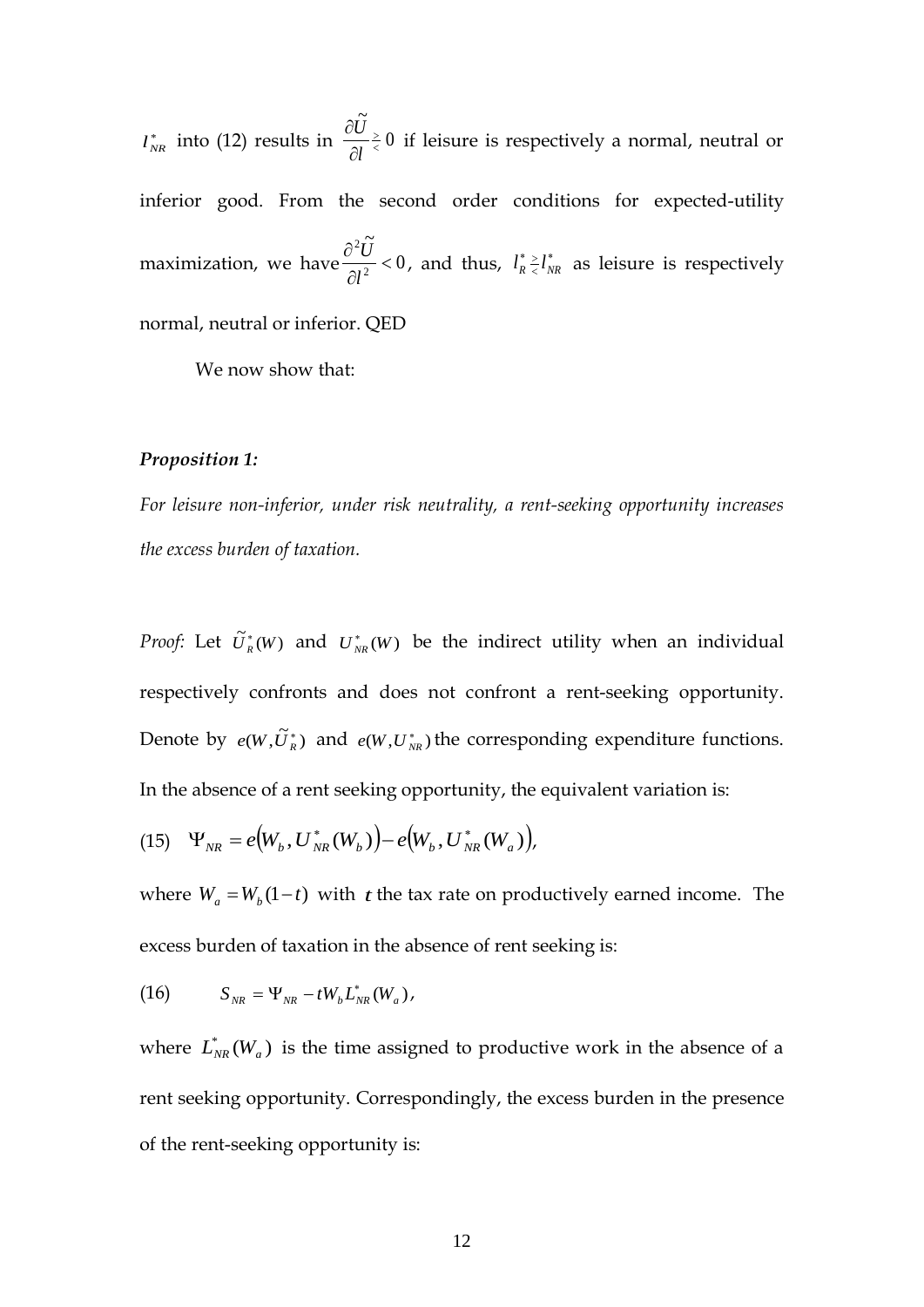(17) 
$$
S_R = \Psi_R - tW_b L_R^*(W_a) = e(W_b, \tilde{U}_R^*(W_b)) - e(W_b, \tilde{U}_R^*(W_a)) - tW_b L_R^*(W_a),
$$

where  $L^{*}_{\mathit{R}}(W)$  is the time assigned to work. With risk neutrality:

(18) 
$$
\Delta e(W_a) = e(W_a, \tilde{U}_R^*(W_a)) - e(W_a, U_{NR}^*(W_a)) = P(x_1^*(W_a), \cdots, x_n^*(W_a))V - (1 + \beta W_a)x^*(W_a),
$$

where  $x_1^*(W_a) = x_2^*(W_a) = \cdots = x_n^*(W_a) = x^*(W_a)$ .

Thus, in a symmetric Nash equilibrium,

(19) 
$$
\frac{d\Delta e}{dW} = -\left(\beta x^*(W) + (1 + \beta W)\frac{\partial x^*(W)}{\partial W}\right)^{11}.
$$

 $\overline{a}$ 

$$
{}^{11}\sum_{i=1}^{n} P_{i} = 1 \text{ and by symmetry } dx_{i} = dx_{j} = dx, \frac{\partial P_{i}}{\partial x_{j}} = \frac{\partial P_{j}}{\partial x_{i}} = \frac{\partial P_{k}}{\partial x_{i}}, \frac{\partial x_{i}}{\partial w} = \frac{\partial x}{\partial w} \text{ and}
$$
  
\n
$$
\frac{\partial P_{i}}{\partial x_{i}} = \frac{\partial P_{j}}{\partial x_{j}} \forall i, j, k, l. \text{ Therefore,}
$$
  
\n
$$
\sum_{j=1}^{n} \sum_{i=1}^{n} \frac{\partial P_{i}}{\partial x_{j}} dx_{j} = \left( n \frac{\partial P_{k}}{\partial x_{k}} + n(n-1) \frac{\partial P_{k}}{\partial x_{l}} \right) dx = 0 \forall k, l
$$
  
\n
$$
\sum_{j=1}^{n} \frac{\partial P_{i}}{\partial x_{j}} = \frac{\partial P_{i}}{\partial x_{j}} + (n-1) \frac{\partial P_{i}}{\partial x_{k}} = 0 \forall i, k
$$
  
\n
$$
\frac{dP}{dW} = \frac{dP_{i}}{dW} = \sum_{j=1}^{n} \frac{\partial P_{i}}{\partial x_{j}} \frac{\partial x_{j}}{\partial W} = \frac{\partial x}{\partial W} \sum_{j=1}^{n} \frac{\partial P_{i}}{\partial x_{j}} = 0 \forall i.
$$
  
\nBecause  $\frac{dP}{dW} = 0$ , the expected rent *PV* does not change with *W* and in equilibrium is equal to  $\frac{V}{n}$ . Yet, with  $p_{x} = (1 + \beta W)$ , which is the price of one unit of rent seeking *x*,  
\n
$$
\frac{dx^{*}}{dW} = \frac{dx^{*}}{dp_{x}} \frac{dp_{x}}{dW} = \beta \frac{dx^{*}}{dp_{x}}
$$
 and the change in the expenditure on rent seeking is

$$
\frac{d(p_x x^*)}{dW} = \beta(p_x \frac{dx^*}{dp_x} + x^*) \frac{ }{< 0 \text{ as the elasticity } E_{x/p_x} = \frac{dx^*}{dp_x} \frac{p_x}{x^*} \frac{ }{< 0} - 1. \text{ Thus, } \frac{d\Delta e}{dW} \frac{ }{< 0}
$$

according to whether  $E_{\mathbf{x}/p_{\mathbf{x}}} \leq -1$ >  $E_{x/p_x}$   $\leq -1$ .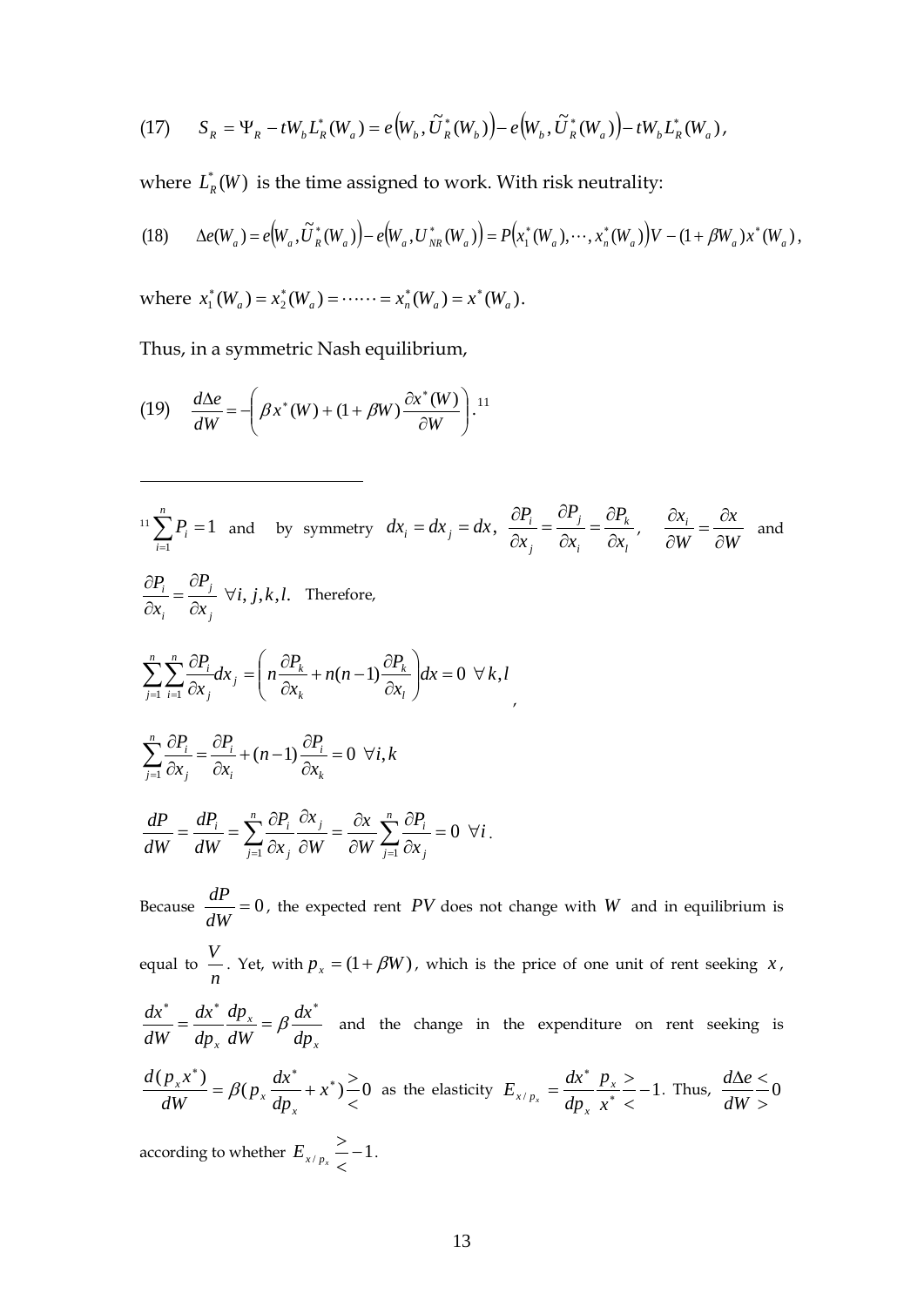Applying the mean value theorem on (19) results in:

(20) 
$$
\frac{\Delta e(W_b) - \Delta e(W_a)}{(W_b - W_a)} = \frac{d\Delta e}{dW}(W_c) = -\left(\beta x^*(W_c) + (1 + \beta W_c) \frac{\partial x^*(W_c)}{\partial W}\right), \text{ where}
$$

 $W_a < W_c < W_b$ .

The difference in the excess burden with and without a rent seeking opportunity is:

(21) 
$$
\Delta S = S_R - S_{NR} \n= \Delta e(W_b) - \Delta e(W_a) + tW_b (L_{NR}^*(W_a) - L_R^*(W_a)).
$$

Substituting (20) and  $L_{NR}^*(W_a) - L_R^*(W_a) = l_R^*(W_a) - l_{NR}^*(W_a) + \beta x^*(W_a)$  into (21) we have:

$$
(22)\ \Delta S = tW_b \beta(x^*(W_a) - x^*(W_c)) + tW_b\big(t_R^*(W_a) - t_{NR}^*(W_a)\big) - tW_b(1 + \beta W_c)\frac{\partial x^*(W_c)}{\partial W}.
$$

Applying the implicit function theorem in (13) results in:

(23) 
$$
\frac{\partial x^*}{\partial W} = \frac{\beta}{\frac{\partial^2 P}{\partial x^2}V} < 0.
$$

 $\overline{a}$ 

From (23), it follows that the first and the third terms on the RHS of (22) are positive. From lemma 1, with leisure non-inferior, the second term is nonnegative. Therefore, if leisure is non-inferior, ∆*S* > 0 . *1F* 12 QED

Using the equivalent variation Ψ , the excess burden of taxation *S* is the amount in excess of taxes  $R = tW_b L^* (W_a)$  that an individual is willing to pay to return to a no-tax state (Mohring, l97l) – which is obtained by

<sup>12</sup> When leisure is inferior, because the second term in (22) is negative, the effect of rent seeking on the excess burden of taxation is ambiguous.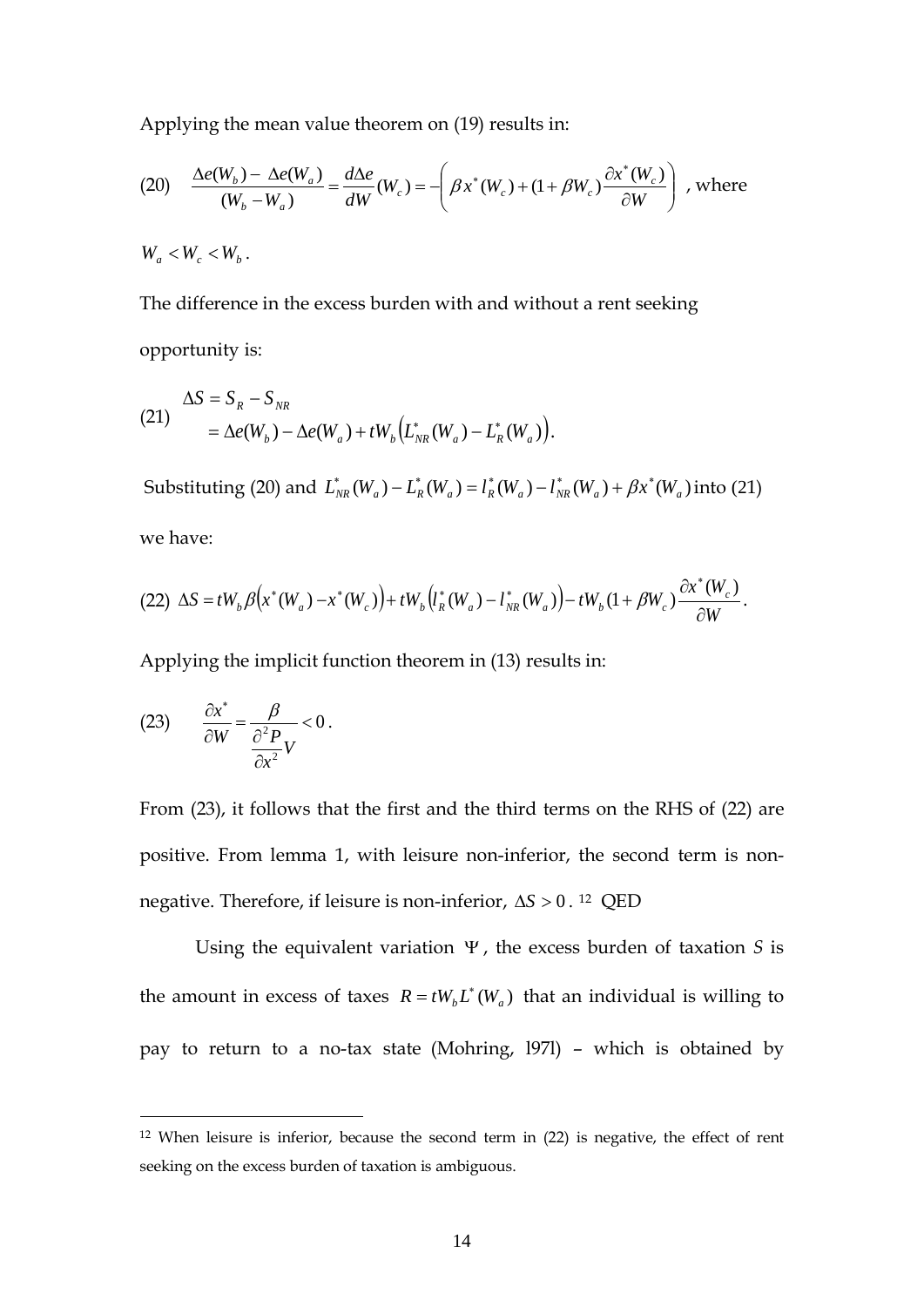deducting the taxes paid *R* from the total amount that the individual is willing to pay Ψ to avoid the tax. That is,  $S = Ψ - R$ . Ψ is smaller, unchanged or greater with rent seeking according to whether the elasticity of demand for rent seeking is smaller, equal or greater than one and is not conclusive (see footnote 11). However, in the presence of rent seeking, *R* declines because of the substitution from time spent earning taxable income to rent seeking and also substitution to leisure if leisure is normal. A rent-seeking opportunity also increases expected income. In the proof for proposition 1, we have shown that, with leisure non-inferior, the combination of the change in Ψ and the decline in *R* always results in an increase in the excess burden of taxation *S* in the presence of rent seeking.

### **5. Risk aversion**

We now introduce risk aversion. After-tax income and leisure are available with certainty but the rent is uncertain or subject to risk. With additive constant absolute risk aversion *(CARA)* utility, the result for risk neutrality in lemma 1 that leisure increases with rent seeking is replicated (lemma 2). Under these conditions, the result under risk neutrality in proposition 1 that rent seeking increases the excess burden of taxation is also replicated (proposition 2).

Under risk aversion,

(24) 
$$
PU(C^{V}, l) + (1 - P)U(C^{-V}, l) - U(C^{-V} + PV - \varepsilon, l) = 0,
$$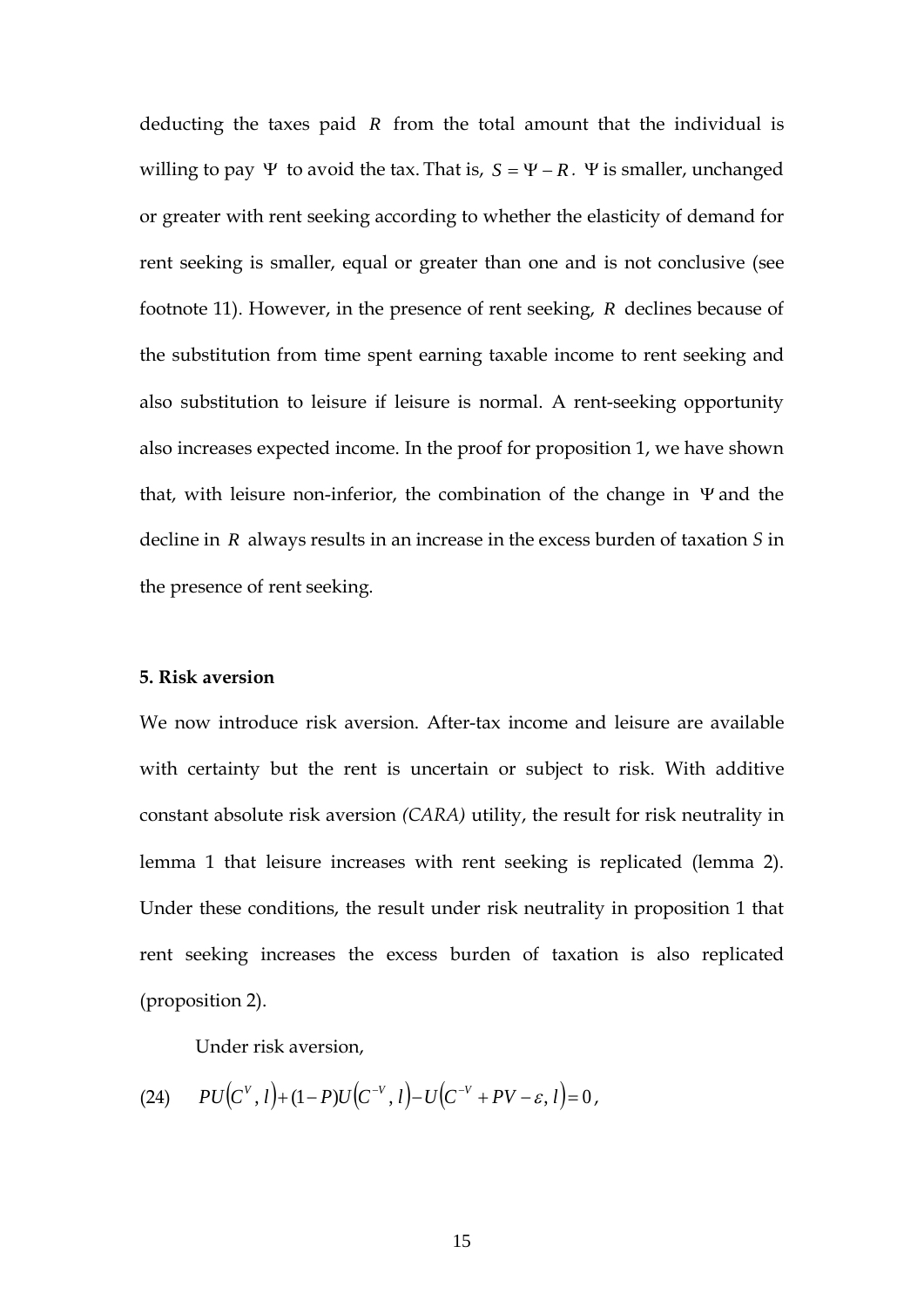where  $\varepsilon$ ( $x^*(W_a)$ , P,  $l_R^*(W_a)$ ,  $W_a$ ,  $V$ ,  $M$ ) > 0. Applying the implicit function theorem in (24) given that  $U_{cl} = 0$  results in:

(25) 
$$
\frac{\partial \varepsilon}{\partial x} = \frac{\partial \varepsilon}{\partial P} \frac{\partial P}{\partial x} + \varepsilon_x
$$

$$
= \left( \frac{U(C^{-V}, l) - U(C^{V}, l)}{U_c(\tilde{C}, l)} + V \right) \frac{\partial P}{\partial x} + (1 + \beta W) \frac{EU_c - U_c(C^{-V} + PV - \varepsilon, l)}{U_c(\tilde{C}, l)}
$$

(26) 
$$
\frac{\partial \varepsilon}{\partial V} = P \frac{U_c(\tilde{C}, l) - U_c(C^V, l)}{U_c(\tilde{C}, l)} > 0
$$

(27) 
$$
\frac{\partial \varepsilon}{\partial W} = -(\overline{T} - l - \beta x) \frac{EU_c - U_c (C^{-V} + PV - \varepsilon, l)}{U_c (\widetilde{C}, l)}
$$

and

$$
(28) \qquad \frac{\partial \varepsilon}{\partial l} = \frac{WEU_c - WU_c(\tilde{C}, l) - PU_l(C^V, l) - (1 - P)U_l(C^{-V}, l) + U_l(\tilde{C}, l)}{U_c(\tilde{C}, l)},
$$

where  $EU_c = U_c (C^{-V} + PV - \hat{\varepsilon}, l).$ 

 $U_{cl} = 0$  implies that  $PU_{l}(C^{V}, l) + (1 - P)U_{l}(C^{-V}, l) = U_{l}(\tilde{C}, l)$ *l*  $U_{l}(C^{V}, l) + (1 - P)U_{l}(C^{-V}, l) = U_{l}(\tilde{C}, l)$  and thus:

$$
(29) \qquad \frac{\partial \varepsilon}{\partial l} = W \frac{EU_c - U_c \left( C^{-V} + PV - \varepsilon, l \right)}{U_c \left( \widetilde{C}, l \right)}.
$$

With *CARA* utility, we have,

(30) 
$$
EU_c = U_c (C^{-V} + PV - \hat{\varepsilon}, l) = U_c (C^{-V} + PV - \varepsilon, l).
$$
<sup>13</sup>

<sup>&</sup>lt;sup>13</sup> The risk premium  $\varepsilon$  associated with  $U$  is proportional to the measure of absolute risk aversion, *c cc U*  $r(C, l) = -\frac{U_{cc}}{U}$ , and the risk premium $\hat{\varepsilon}$  associated with  $-U_c$ , is proportional to the measure of absolute risk aversion, *cc ccc U*  $\hat{r}(C,l) = -\frac{U_{ccc}}{V}$ . A necessary and sufficient condition for  $\hat{\varepsilon} = \varepsilon$  is *c cc cc ccc U U*  $r(C, l)$ *U*  $\hat{r}(C,l) = -\frac{U_{ccc}}{U} = r(C,l) = -\frac{U_{cc}}{U}$  or alternatively,  $U_c U_{ccc} - U_{cc}^2 = 0$ , which is a necessary and sufficient condition for *CARA*. See Kimball (1990) for "absolute prudence".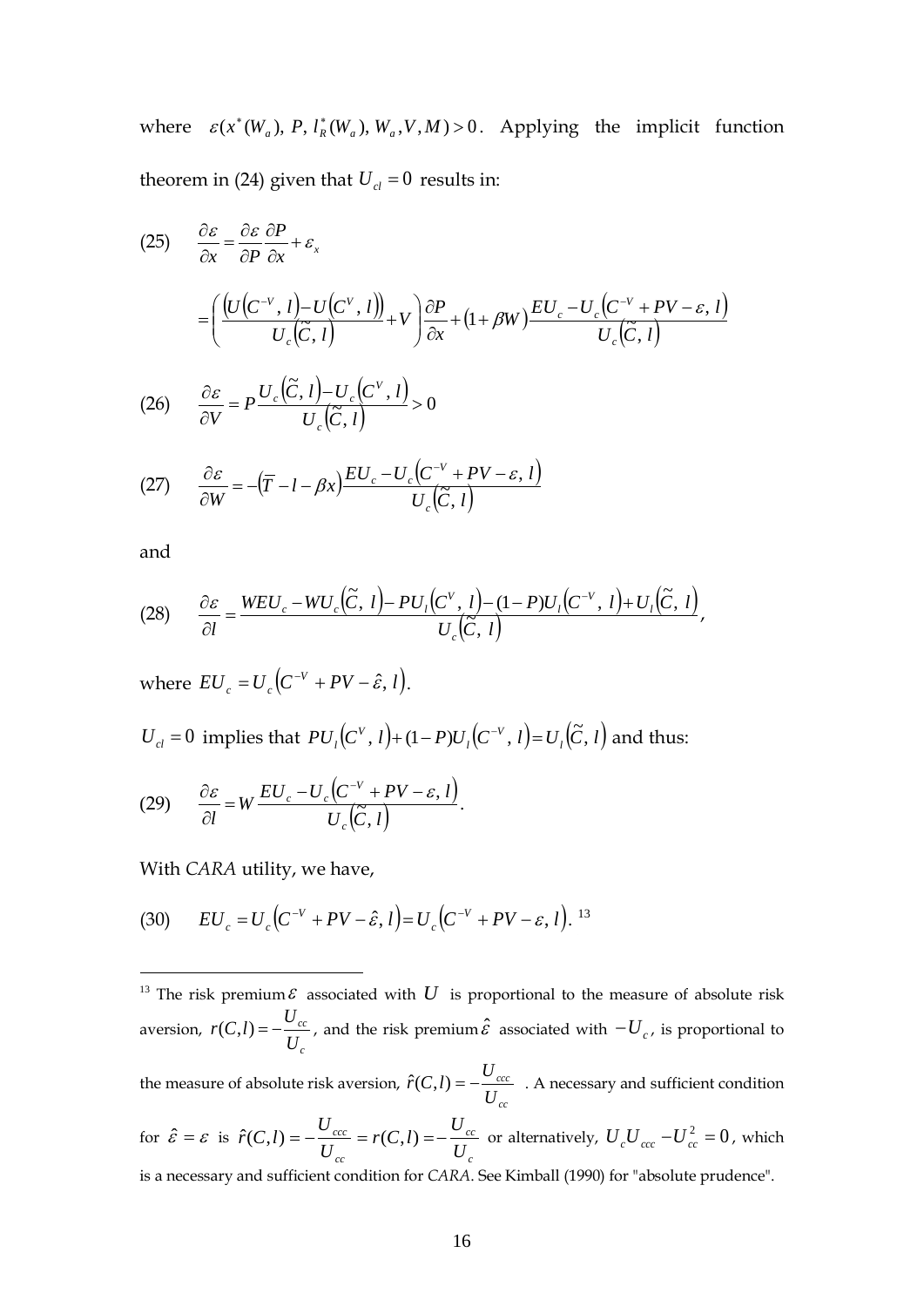Substituting (30) into (25), (27) and (29) result in:

(31) 
$$
\frac{\partial^2 \varepsilon}{\partial l \partial x} = \frac{\partial \varepsilon}{\partial l} = \frac{\partial \varepsilon}{\partial W} = 0,
$$

(32) 
$$
\varepsilon_{x} = (1 + \beta W) \frac{EU_{c} - U_{c}(C^{-V} + PV - \varepsilon, l)}{U_{c}(\widetilde{C}, l)} = 0,
$$

and

$$
(33) \qquad \frac{\partial \varepsilon}{\partial x} = \left( \frac{\left( U\left( C^{-V}, l \right) - U\left( C^{V}, l \right) \right)}{U_c\left( C, l \right)} + V \right) \frac{\partial P}{\partial x}.
$$

# *Lemma 2*:

If  $U_{cl}$  =  $0$  (i.e., additive utility) and CARA then:  $^{14}$ 

$$
l_R^* > l_{NR}^*.
$$

# *Proof*:

From (31) it follows that with additive *CARA* utility, equations (11) and (12) are independent. Therefore, applying the implicit function theorem in (12) results in:

(34) 
$$
\frac{\partial l_R^*}{\partial V} = -\frac{\frac{\partial^2 \tilde{U}}{\partial V \partial l}}{\frac{\partial^2 \tilde{U}}{\partial l^2}} = \frac{(P - \frac{\partial \varepsilon}{\partial V})WU_{\tilde{c}\tilde{c}}}{\frac{\partial^2 \tilde{U}}{\partial l^2}}.
$$

Substituting (26) into (34) result in:

(35) 
$$
\frac{\partial l_R^*}{\partial V} = \frac{P \frac{U_c \left( C^V, l \right)}{U_c \left( \tilde{C}, l \right)} W U_{\tilde{c}\tilde{c}}}{\frac{\partial^2 \tilde{U}}{\partial l^2}}.
$$

<sup>&</sup>lt;sup>14</sup> Note that under risk aversion  $U_{cl} \ge 0$  implies that leisure is a normal good.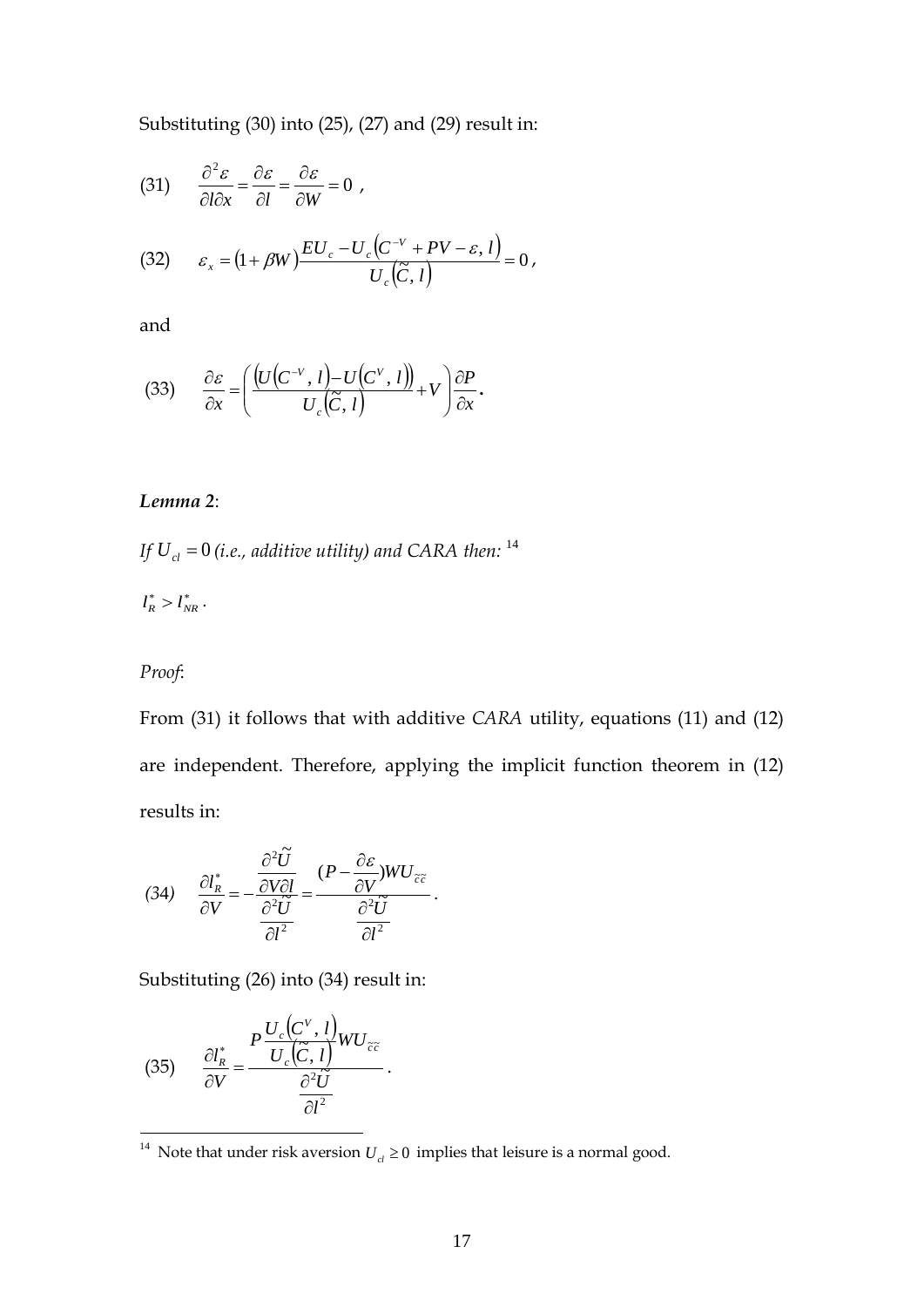With  $U_{\tilde{c}\tilde{c}} < 0$  and the second order condition  $\frac{U_{\tilde{c}}}{2L^2} < 0$ .<br>آ 2 2  $\overline{\phantom{a}}$ ∂ ∂ *l*  $\frac{\partial U}{\partial x^2}$  < 0 we obtain that  $\frac{\partial l^*_R}{\partial x^2}$  > 0 ∂  $\partial l^*_{\kappa}$ *V*  $\frac{dR}{dr} > 0$ .

Therefore:

(36) 
$$
l_R^*(V) - l_{NR}^* = l_R^*(V) - l_R^*(0) = \int_0^V \frac{\partial l_R^*}{\partial V} dV > 0
$$
<sup>15</sup> QED

# *Proposition 2*

*With additive CARA utility, the presence of rent seeking increases the excess burden of taxation.*

*Proof*: With risk aversion equation (18) is

$$
(37) \qquad \Delta e(W_a) = P(x_1^*(W_a), \cdots, x_n^*(W_a))V - \varepsilon(x^*(W_a), P, l_R^*(W_a), W_a, V, M) - (1 + \beta W_a)x^*(W_a),
$$

where  $x_1^*(W_a) = x_2^*(W_a) = \cdots = x_n^*(W_a) = x^*(W_a)$ .

Thus, in a symmetric Nash equilibrium,

(38) 
$$
\frac{d\Delta e}{dW} = -(\beta x^*(W) + (1 + \beta W) \frac{\partial x^*(W)}{\partial W} + \frac{d\varepsilon}{dW})
$$

where

 $\overline{a}$ 

$$
(39) \qquad \frac{d\varepsilon}{dW} = \varepsilon_x \frac{\partial x}{\partial W} + \frac{\partial \varepsilon}{\partial P} \frac{dP}{dW} + \frac{\partial \varepsilon}{\partial l} \frac{\partial l}{\partial W} + \frac{\partial \varepsilon}{\partial W}.
$$

With additive *CARA* utility, (31) and (32) imply that:

$$
(40) \quad \frac{d\varepsilon}{dW} = 0.^{16}
$$

<sup>15</sup> Notice that if  $V = 0$  then  $x^* = 0$  and  $l_R^*(0) = l_{NR}^*$ .

<sup>16</sup> Notice that 
$$
\frac{dP}{dW} = 0
$$
. See the proof in footnote 11.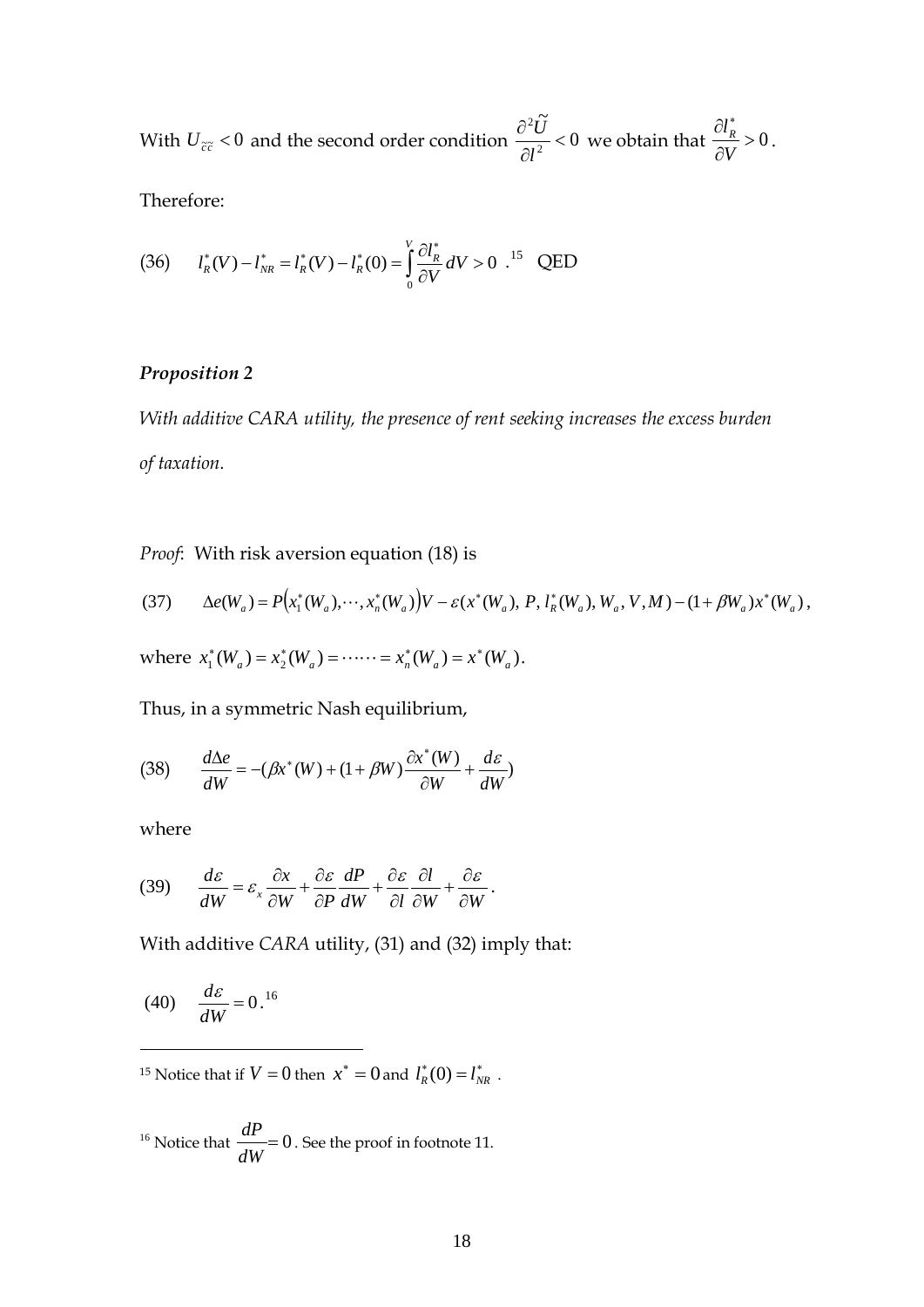Substituting (40) into (38) results in:

(41) 
$$
\frac{d\Delta e}{dW} = -(\beta x^*(W) + (1 + \beta W) \frac{\partial x^*(W)}{\partial W}).
$$

With additive CARA utility, equation (22) is:

$$
(42)\quad \Delta S = tW_b \beta(x^*(W_a) - x^*(W_c)) + tW_b\left(l_R^*(W_a) - l_{NR}^*(W_a)\right) - tW_b(1 + \beta W_c)\frac{\partial x^*(W_c)}{\partial W}.
$$

From lemma 2, under additive *CARA* utility,  $l_R^* > l_{NR}^*$ , that is, the second term on the RHS of (42) is positive. With additive *CARA* utility, equations (11) and (12) are independent. Therefore, applying the implicit function theorem in (13) and taking into account (31) and (33), results in:

$$
(43) \qquad \frac{\partial x}{\partial W} = \frac{\beta}{\frac{\partial^2 P}{\partial x^2}V - \frac{\partial^2 \varepsilon}{\partial x^2}} = \frac{\beta U_c(\tilde{C}, l)}{\frac{\partial^2 P}{\partial x^2} (U(C^V, l) - U(C^{-V}, l))} < 0.^{17}
$$

(43) implies that the first and the third terms on the RHS of (42) are also positive. Thus, with *CARA* and  $U_{cl} = 0$ , the excess burden of taxation is greater in the presence of rent seeking. QED

With risk aversion, the valuation of the uncertain income from rent seeking (i.e., the change in risk premium) due to the tax on earned income in

17 Notice that with additive CARA (i.e.,  $U(C, l) = -\beta e^{-aC} + f(l)$ ),  $(U(C^{-V}, l) - U(C^{V}, l))$  $\frac{d^2P}{dx^2}(\frac{\left(U\left(C^{-V},\ l\right)-U\left(C^{V},\ l\right)\right)}{U_c\left(\widetilde C,\ l\right)}+V).$ 2 2 *V*  $U_c$ <sub>*c*</sub> $C, l$  $U(C^{-V}, l) - U(C^{V}, l)$ *x P*  $x^2$   $\partial x^2$  *U*<sub>c</sub>  $\frac{V}{Z}$ ,  $l$ ) –  $U(C^V, l)$ ) +  $\frac{\partial^2 \varepsilon}{\partial x^2} = \frac{\partial^2 P}{\partial x^2} \left( \frac{U (C^{-1})^2}{2} \right)$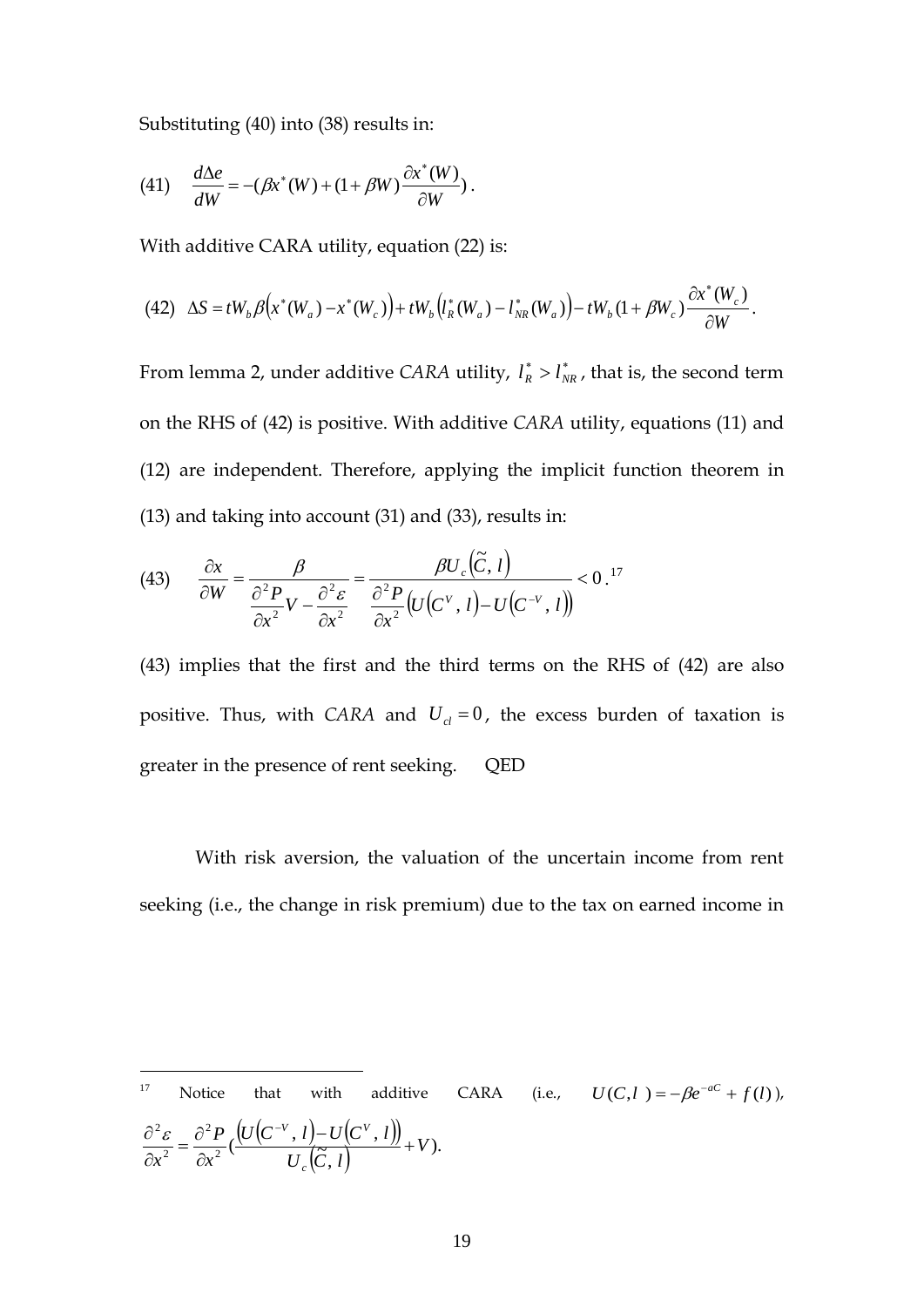principle affects the excess burden of taxation. With additive *CARA* utility, the valuation of the uncertain income does not change.<sup>18</sup>

# **5. Conclusions**

#### *5.1 Other rent seeking contests*

We have shown that, under risk neutrality and for additive constant absolute risk aversion utility, when rent seekers can earn taxed income, the social costs of rent seeking include an increased excess burden of taxation. We have derived our results using a standard model in which rent seeking is an individual activity in quest of a personally assigned indivisible private benefit. Extensions to rent seeking by interest groups to include shared rents, public good benefits, and rent seeking as a collective activity require respecification of the rent-seeking contest.<sup>19</sup> Our results are general in applying to group activities. Whatever time and resources are used in rent seeking, individuals confronting the opportunity of participation in rent seeking are subject to the income and substitution effects that we have described and that increase the excess burden of taxation including in the case of risk aversion

<sup>18</sup> That is, with an additive *CARA* utility  $\frac{ac}{dx} = 0$ *dW*  $\frac{d\varepsilon}{\sqrt{1-\varepsilon}}=0$ .

 $\overline{a}$ 

 $19$  Long and Vousden (1987) describe private benefits shared by a group, Ursprung (1990) describes rents that provide group public-good benefits, and Nitzan (1991) describes collectively provided inputs into rent seeking. See also Congleton, Hillman, and Konrad (2008, volume 1, part 2) and Ursprung (2012).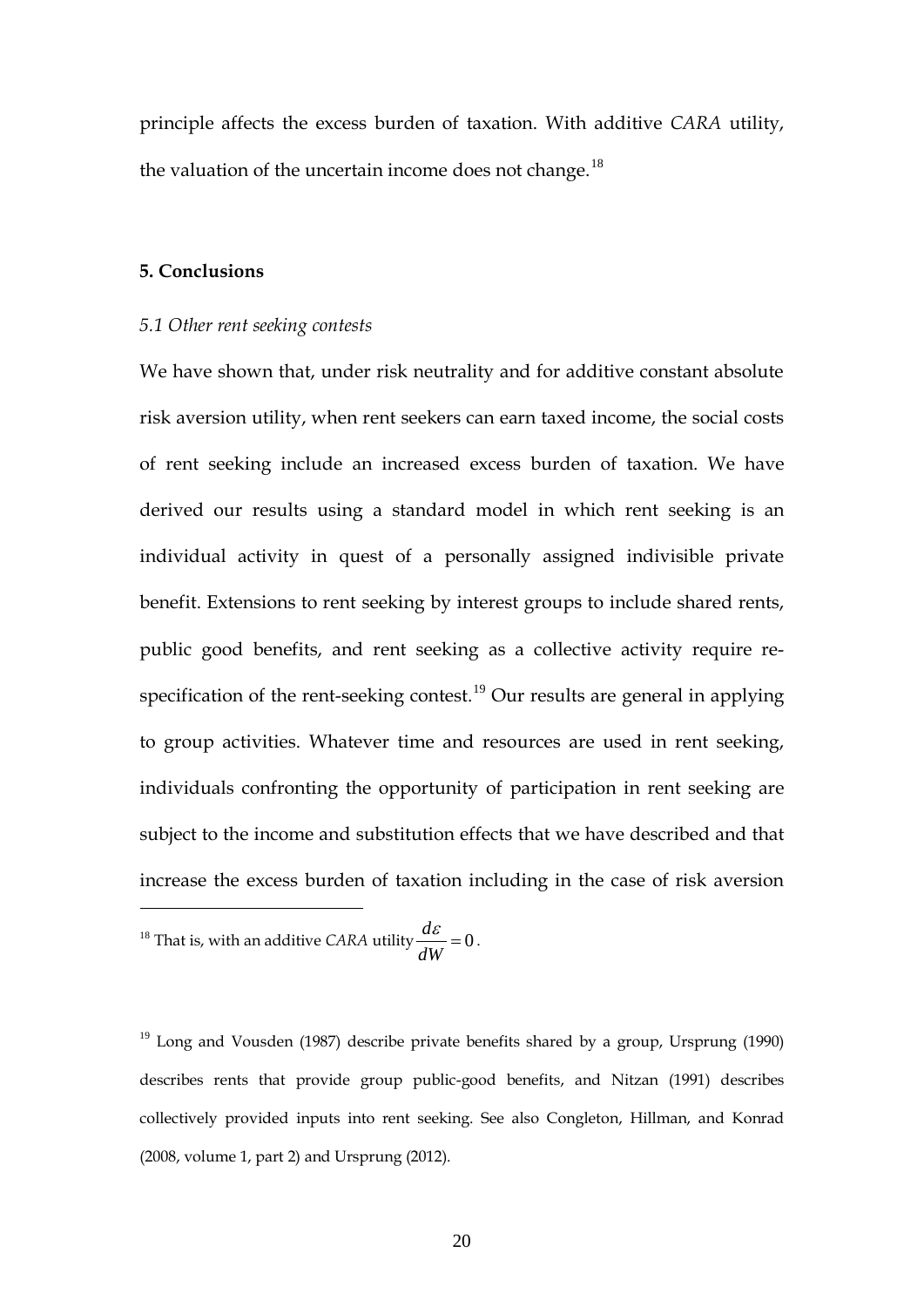the risk premium that discounts the individual's uncertain income from rent seeking. Our conclusions are also independent of the means of measurement of social loss from rent seeking. Indirect means of measuring the social losses from rent seeking have been proposed by Sobel and Garrett (2002), who suggest using differences in allocation of resources in the regions of capital cities where political decisions are made and other regions. Katz and Rosenberg (1989) suggested using changes in the government budget as an approach to measuring rent seeking. Whatever the social cost of rent seeking through time and other resources used in rent seeking, the excess burden of taxation is greater because of rent seeking.

### *5.2 Applications*

Our model of people earning taxable income and confronting rent-seeking opportunties applies to a wide range of circumstances. Distraction from earning taxable income may occur through the opportunity to influence assignment of budgetary revenue (Park, Philippopoulos, and Vassilatos, 2005) or government officials may offer rent sharing through sale of state assets at privileged prices (Gelb, Hillman, and Ursprung, 1998). Political decision makers may be subject to influence regarding environmental policies (Dijkstra, 1999), the designation of beneficiaries of monopoly or protectionist rents (Peltzman, 1976; Hillman, 1989; Grossman and Helpman, 2001), or regarding determination of land values through land rezoning (Altshuler and Gómez-Ibáňez, 1993). Productively engaged researchers may find themselves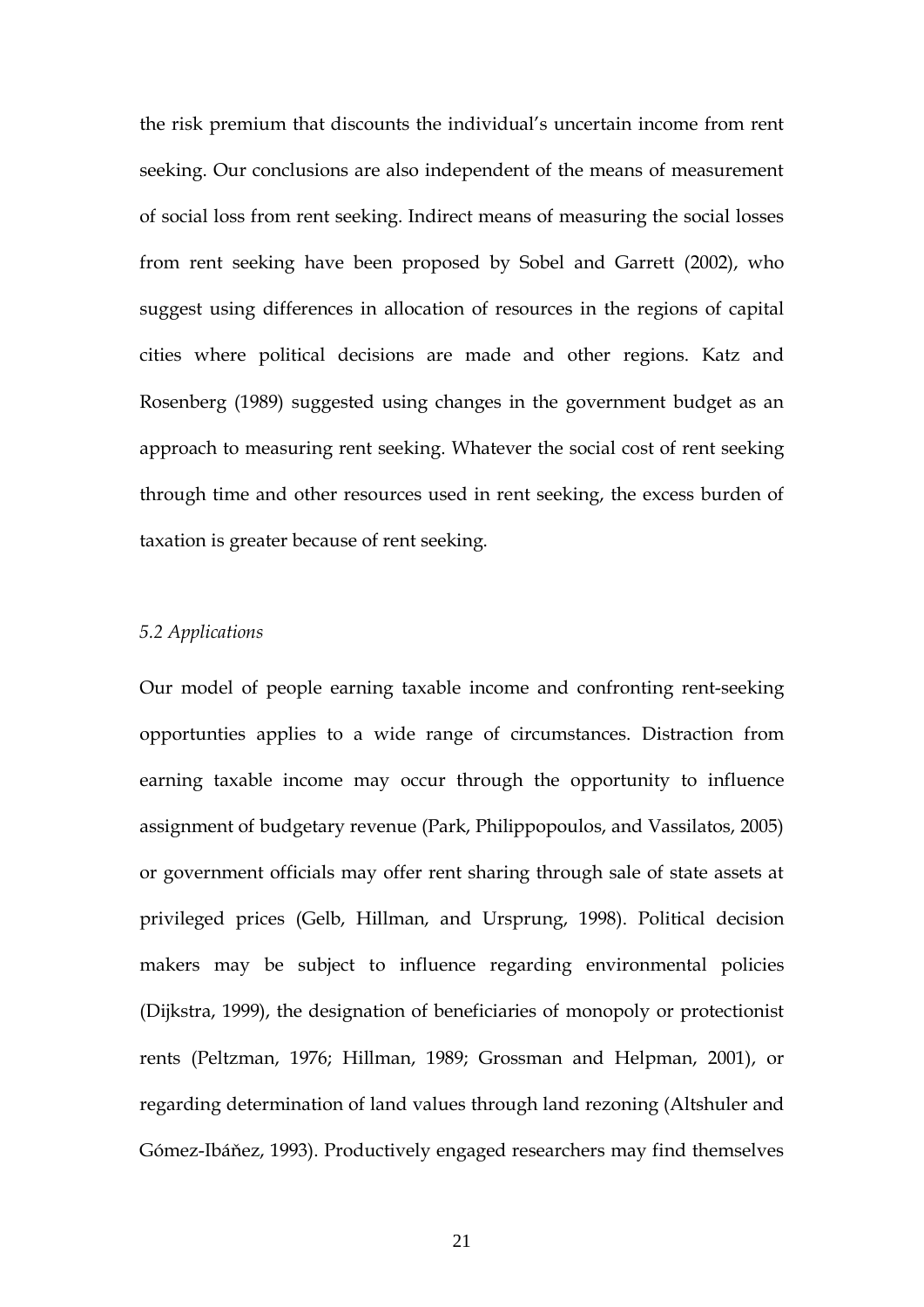with the opportunity to compete for a research or travel grant that would yield private but not social benefit. Individuals employed in a government bureaucacy may confront opportunities to influence their pomotion prospects (Kahana and Liu, 2010). Quite generally, rent seekers in general have options for income from other than rent seeking and where such income is taxed our conclusions apply.<sup>20</sup>

### *5.3 Separation between rent seeking and public finance*

Rent seeking and taxation both involve efficiency losses due to government but have been the focus of attention of separate literatures. Rent seeking has been a topic in the context of a public-choice or political-economy view of government. The efficiency loss due to the excess burden of taxation, also known as deadweight loss, has been traditionally studied in a classical publicfinance context (see Ballard and Fullerton, 1992; Slemrod and Yitzhaki; 2001; Auerbach and Hines, 2002). Recent studies have departed from the separation between rent seeking and public finance. Baldacci, Hillman, and Kojo (2004) found that, for 39 low-income countries, contraction of public spending increases growth, which is attributed to the diminished incentives for rent

 $20$  A rent-seeking opportunity may be due to new rent creation or the rent can have been preexisting but not previously contestable. On rents that are assigned for limited duration and the change from a non-contestable to a contestable rent, see Aidt and Hillman (2008). We set aside the ethical aversion to participation in rent seeking as described by Guttman, Nitzan, and Spiegel (1992).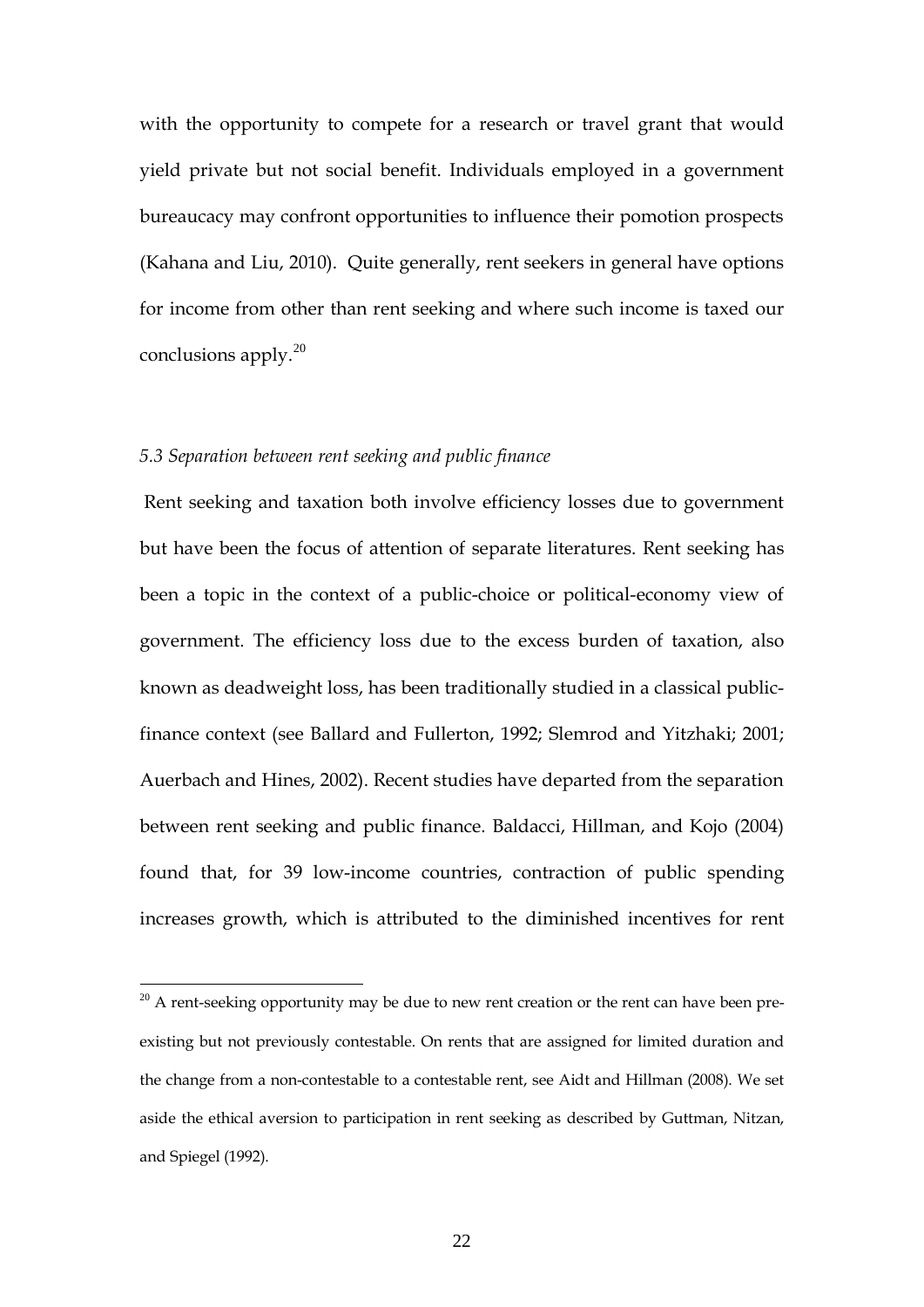seeking because of a smaller size of government. Park, Philippopoulos, and Vassilatos (2005) found, from a study of 108 countries, that rent seeking is positively related to the size of the public sector and proposed that incentives for rent seeking imply lower socially desirable taxation and smaller size of government. Rothschild and Scheuer (2011) take the same point further by introducing rent seeking into the normative public-finance model of optimal taxation. They show that, when asymmetric information prevents a government from knowing with certainty whether individuals are engaged in rent seeking or productive activity, optimal taxation of income is lower because of substitution incentives to rent seeking.<sup>21</sup> These studies do not however consider the consequences for social loss of the interdependence between rent seeking and the excess burden of taxation.

### *5.4 The size of government*

Our results indicate that independent computations of the excess burden of taxation and social losses from rent seeking are lower bounds for social costs.<sup>22</sup> The increased social losses because of the greater excess burden of

 $21$  The model requires benevolent government officials or political decision makers who are concerned with maximizing social welfare as was Mirrlees and other officials or political decision makers who benefit from rent creation and rent assignment.

<sup>22</sup> See Stuart (1984), Browning (1987), Fullerton (1991), and Goulder and Williams (2003) for computations of the excess burden of taxation. For estimates of the social cost of rent seeking, see Laband and Sophocleus (1992) for the United States and Angelopoulos, Philippopoulos, and Vassilatos (2009) for Europe.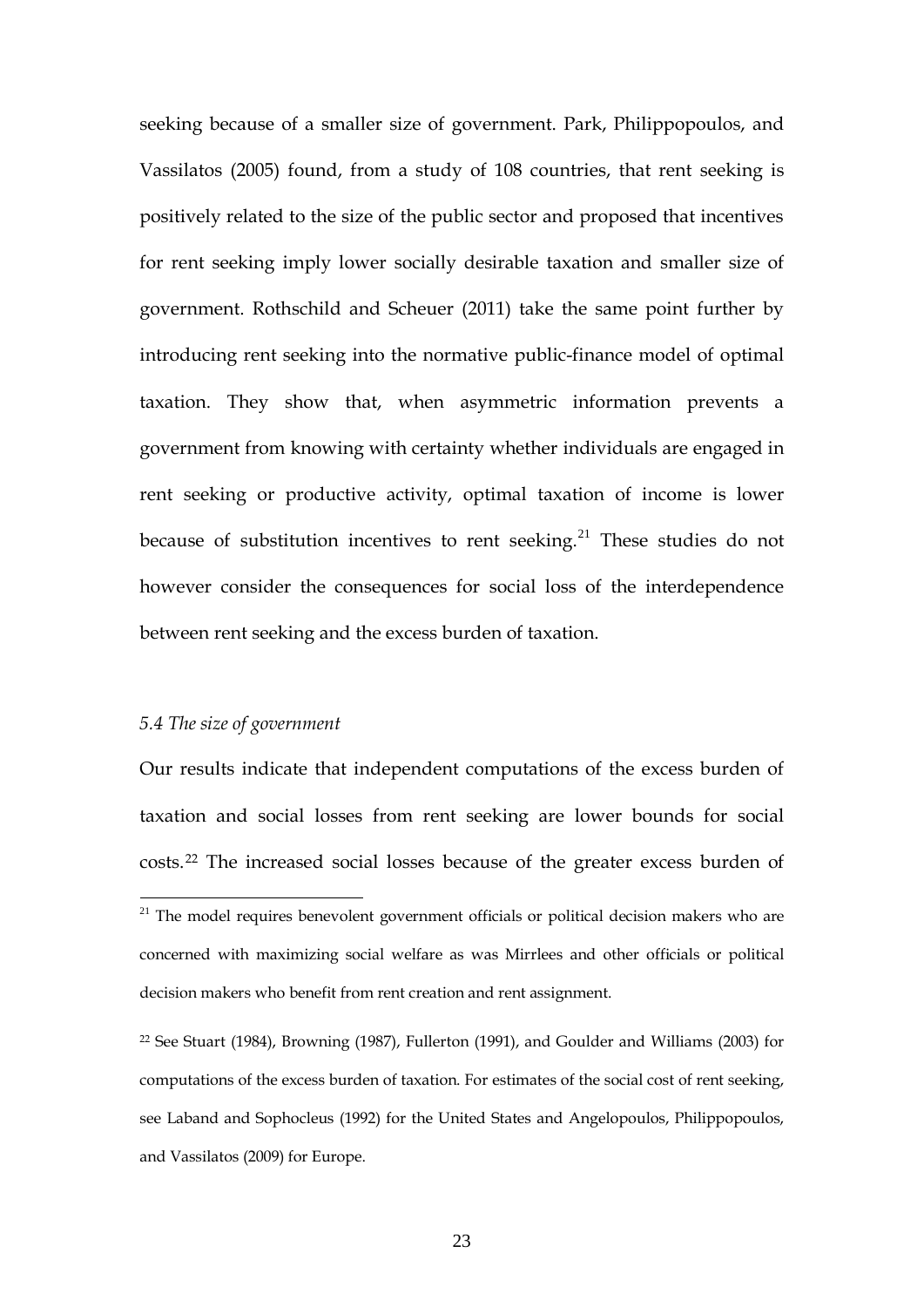taxation in the presence of rent seeking indicate a smaller socially desirable size and scope of government when rent seeking takes place.<sup>23</sup>

#### *5.5 Insitutions and political discretion*

 $\overline{a}$ 

Rent seeking takes place in different institutional contexts (Congleton, 1980, 2011). Because of the increased burden of taxation, social costs of privileged rent extraction (see Tullock, 1989; Murphy, Shleifer, and Vishny, 1993; Gelb, Hillman, and Ursprung, 1998; Cheikbossian, 2003) have been higher than noted. In low-income countries, where contestable rents have included personal gain from corruption and personal benefit from the distribution of foreign aid (for example, see Pedersen, 1997; Easterly, 2001; Svensson, 2000) social costs of rent seeking have likewise been higher. The interdependence between the excess burden of taxation and rent seeking implies, quite generally, greater social benefit from diminished political discretion to assign rents in both high and low-income countries.

<sup>23</sup> For influences on the size of government, see Tridimas and Winer (2005) and Hillman (2009, chapter 10). Facchini and Melki (2013) provide an example of empirical compution of the efficient size of government.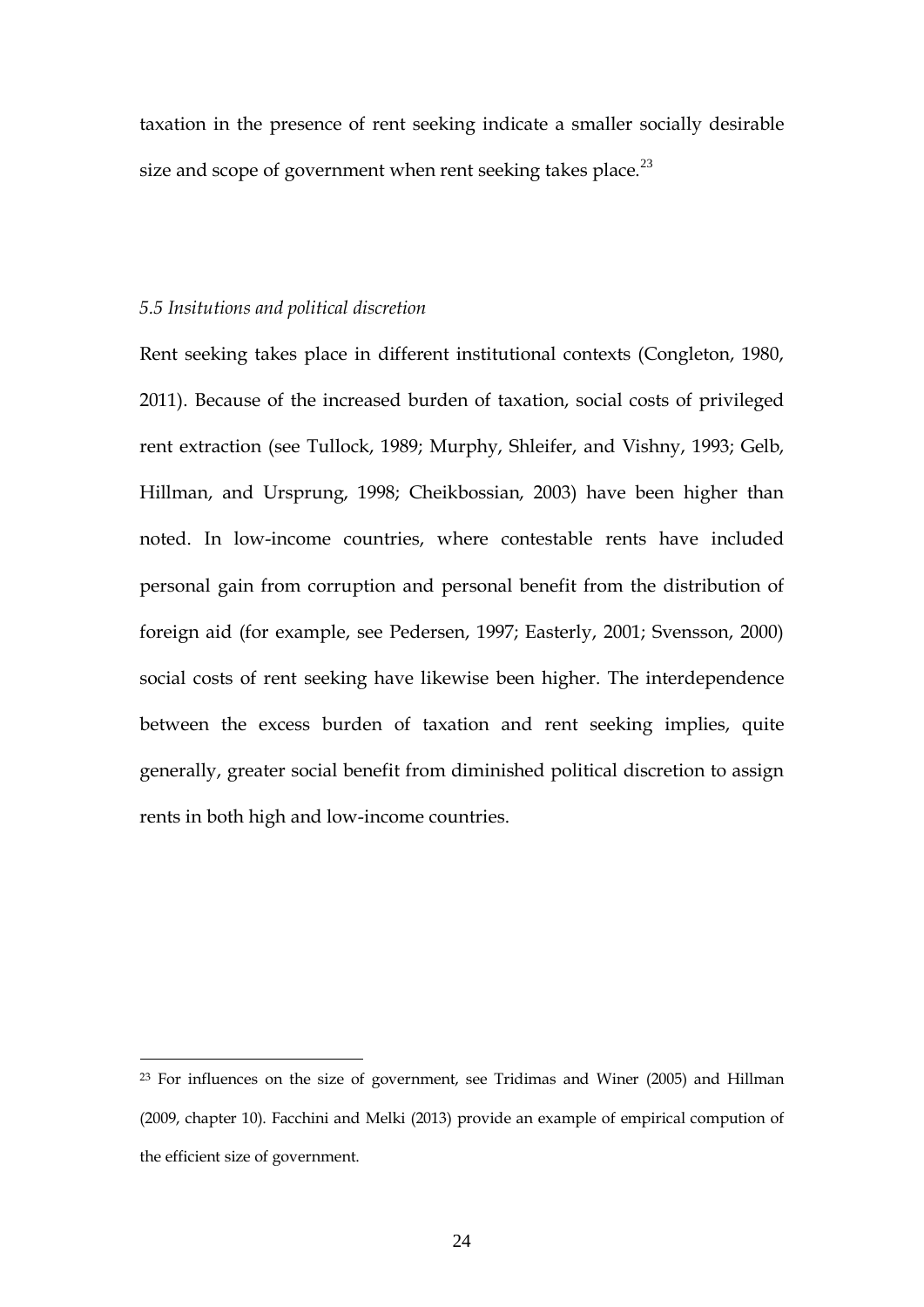#### **References**

- Aidt, T., Hillman, A.L., 2008. [Enduring rents.](http://www.sciencedirect.com/science?_ob=MImg&_imagekey=B6V97-4SFS0H9-1-3&_cdi=5891&_user=856235&_orig=browse&_coverDate=09%2F30%2F2008&_sk=999759996&view=c&wchp=dGLbVtz-zSkzV&md5=12375d09a16760b5eb6524a14cb9d8d0&ie=/sdarticle.pdf) *European Journal of Political Economy*, 24, 454 – 53.
- Altshuler, A.A. and Gómez-Ibáňez, J.A., 1993. *Regulation for Revenue: The Political Economy of Land Use Extractions*. Brookings Institute, Washington DC, and the Lincoln Institute for Land Policy, Cambridge MA.
- Angelopoulos, K., Philippopoulos, A., Vassilatos, V., 2009. [The social cost of](http://www.sciencedirect.com/science/article/pii/S0176268009000548)  [rent seeking in Europe.](http://www.sciencedirect.com/science/article/pii/S0176268009000548) *European Journal of Political Economy* 25, 280-299.
- Auerbach, A.J., Hines, J.R. Jr., 2002. Taxation and economic efficiency. In Auerbach, A.J. and Feldstein, M. (Eds.), *Handbook of Public Economics*, volume 3, North-Holland, Amsterdam, pp. 1347-1421.
- Baldacci, E., Hillman, A.L., Kojo, N., 2004. [Growth, governance, and fiscal](http://www.sciencedirect.com/science?_ob=MImg&_imagekey=B6V97-4BHVJ4D-4-9&_cdi=5891&_orig=browse&_coverDate=09%2F30%2F2004&_sk=999799996&view=c&wchp=dGLbVlb-zSkWA&_acct=C000046180&_version=1&_userid=856235&md5=17ba2df1db4f1e2ccf1203ab1af0267c&i%20)[policy transmission channels in low-income countries.](http://www.sciencedirect.com/science?_ob=MImg&_imagekey=B6V97-4BHVJ4D-4-9&_cdi=5891&_orig=browse&_coverDate=09%2F30%2F2004&_sk=999799996&view=c&wchp=dGLbVlb-zSkWA&_acct=C000046180&_version=1&_userid=856235&md5=17ba2df1db4f1e2ccf1203ab1af0267c&i%20) *European Journal of Political Economy* 20, 517 – 549. Reprinted in: Gupta, S., Clements, B., Inchauste, G. (Eds.), 2004, *[Helping Countries Develop: The Role of Fiscal](http://www.imf.org/external/pubs/nft/2004/hcd/index.htm)  [Policy](http://www.imf.org/external/pubs/nft/2004/hcd/index.htm)*. International Monetary Fund, Washington DC, pp. 67 – 104.
- Ballard, C. L., Fullerton, D., 1992. Distortionary taxes and the provision of public goods. *Journal of Economic Perspectives* 6, 117—31.
- Becker, G.S., 1965. A theory of the allocation of time. *Economic Journal* 75, 493—517.

Browning, E.K., 1987. On the marginal welfare cost of taxation. *American*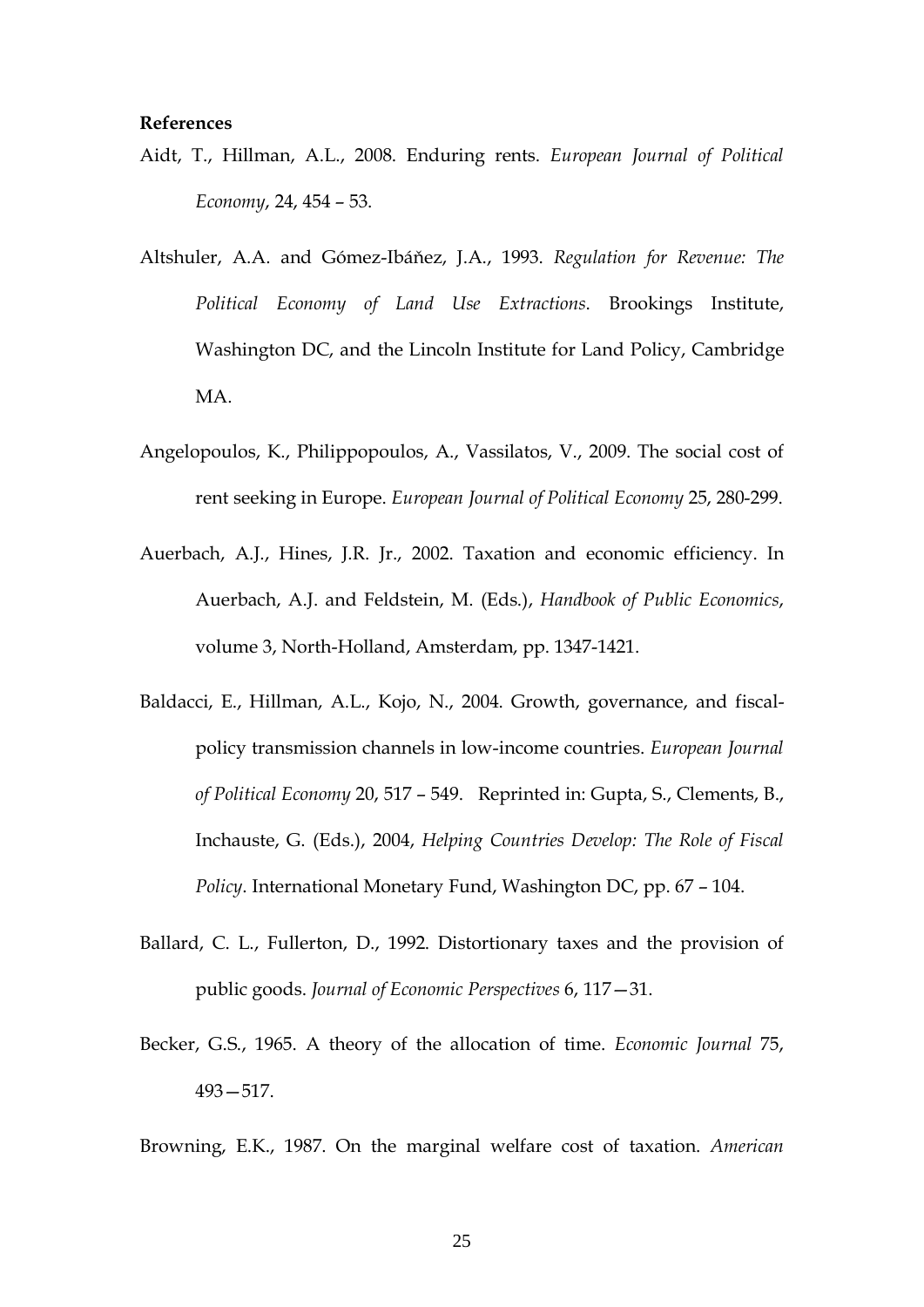*Economic Review* 77, 11—23.

- Cheikbossian, G., 2003. Property rights, rent seeking, and aggregate outcomes in transition economies. *Economic Systems* 27, 271-288.
- Congleton, R.D., 1980. Competitive process, competitive waste, and institutions. In Buchanan, J., Tollison, R.D., and Tullock, G. (Eds.), *Towards a Theory of the Rent-Seeking Society*. Texas A&M Press, College Station, pp. 153 – 179. Reprinted in: Congleton, R.D., Hillman, A.L., Konrad, K.A. (Eds.), 2008. *Forty Years of Research on Rent Seeking 1 – The Theory of Rent Seeking*. Springer, Heidelberg, pp. 69-95.
- Congleton, R.D., 2011. *[Perfecting Parliament: Constitutional Reform, Liberalism,](http://www.cambridge.org/catalogue/catalogue.asp?isbn=9780521151696)  [and the Rise of Western Democracy](http://www.cambridge.org/catalogue/catalogue.asp?isbn=9780521151696)*. Cambridge University Press, New York NY.
- Congleton, R.D., Hillman, A.L., Konrad, K.A. (Eds.), 2008. Overview. In: *Forty Years of Research on Rent Seeking 1 – The Theory of Rent Seeking*. Springer, Heidelberg, pp. 1-42.
- Dijkstra, B. R., 1999. *The Political Economy of Environmental Policy: A Public Choice Approach to Market Instrument*s. Edward Elgar, Cheltenham U.K.
- Domar, E.D., Musgrave, R.A., 1944. Proportional income taxation and risktaking. *The Quarterly Journal of Economics* 58, 388-422.
- Easterly, W., 2001. *The Elusive Quest for Growth: Economists' Adventures and Misadventures in the Tropics*. MIT Press, Cambridge MA.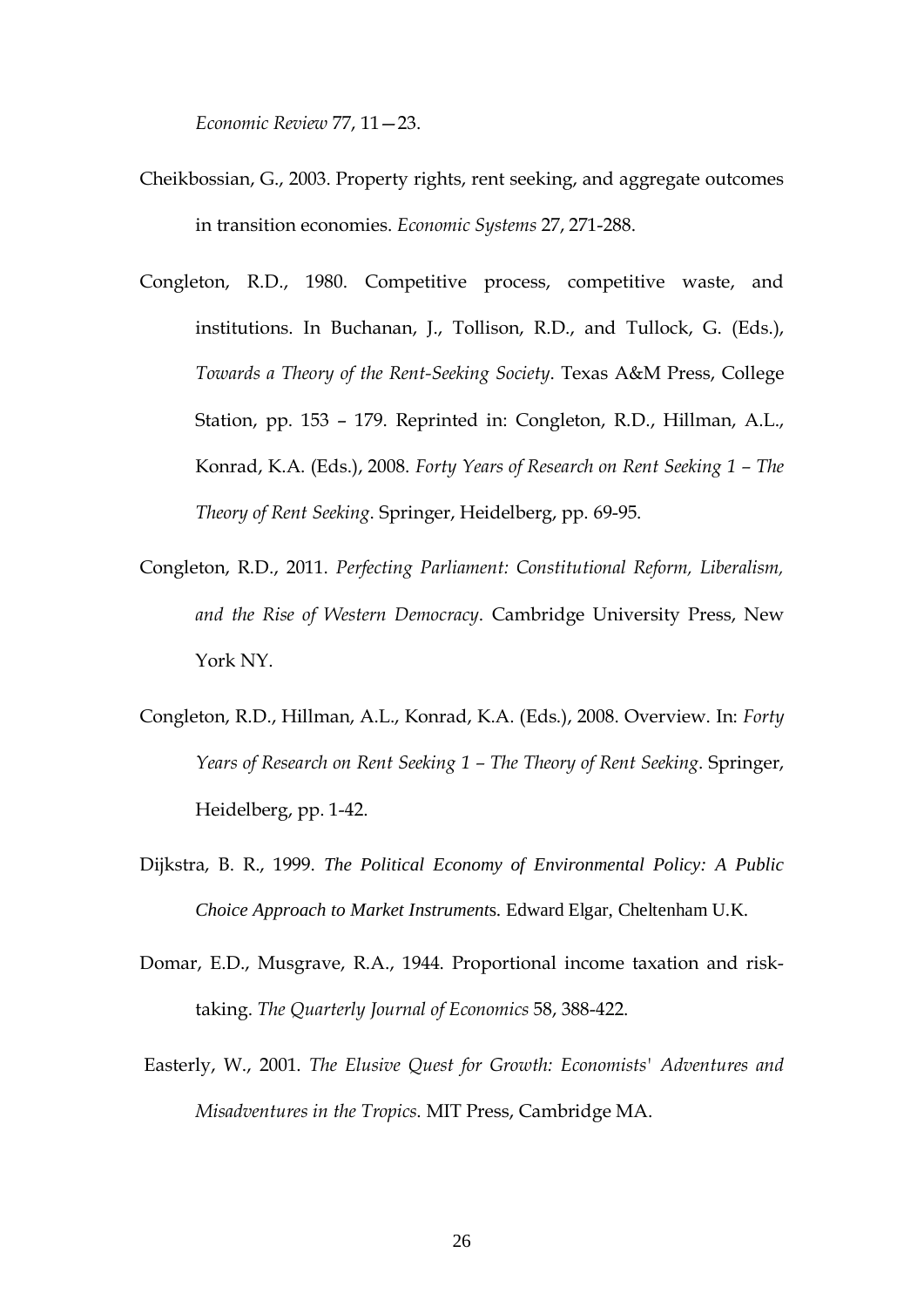- Epstein, G.S., Hefeker, C., 2003. Lobbying contests with alternative instruments. *Economics of Governance* 4, 81 – 89.
- Facchini, F., Melki, M., 2013. Efficient government size: France in the 20<sup>th</sup> century. *European Journal of Political Economy* 31, 1-14.
- Fullerton, D., 1991. Reconciling recent estimates of the welfare cost of taxation. *American Economic Review* 81, 302-308.
- Gelb, A., Hillman, A.L., Ursprung, H.W., 1998. [Rents as distractions: Why the](http://faculty.biu.ac.il/~hillman/books/Rents%20as%20distractions.pdf)  [exit from transition is prolonged.](http://faculty.biu.ac.il/~hillman/books/Rents%20as%20distractions.pdf) In: Baltas, N.C., Demopoulos, G., Hassid, J. (Eds.), *[Economic Interdependence and Cooperation in Europe,](http://www.springer.de/cgi/svcat/search_book.pl?isbn=3-540-64008-8¤cy=Euro&language=English&lastResult=http%3A%2F%2Fwww.springer.de%2Fsearch97cgi%2Fs97_cgi%3F%26fulltextQuery%3DHillman%26fulltextOperator%3D%253C%2523AND%253E%26umlaute%3Do%20)* Springer, Heidelberg, pp. 21 – 38.
- Glazer, A., Konrad, K.A., 1999. [Taxation of rent-seeking activities.](http://www.sciencedirect.com/science/article/pii/S004727279800084X) *Journal of Public Economics* 72, 61-72.
- Goulder, L.H., Williams, R.C. III, 2003. The substantial bias from ignoring general equilibrium effects in estimating excess burden, and a practical solution. *Journal of Political Economy* 111, 898-927.
- Grossman, G.M., Helpman, E., 2001. *Special Interest Politics*. MIT Press, Cambridge MA.
- Guttman, J. M., Nitzan, S., Spiegel, U., 1992. Rent seeking and social investment in taste change. *Economics and Politics* 4, 31-42.
- Harberger, A.C., 1964. The measurement of waste. *The American Economic Review (Papers and Proceedings)* 54, 58-76.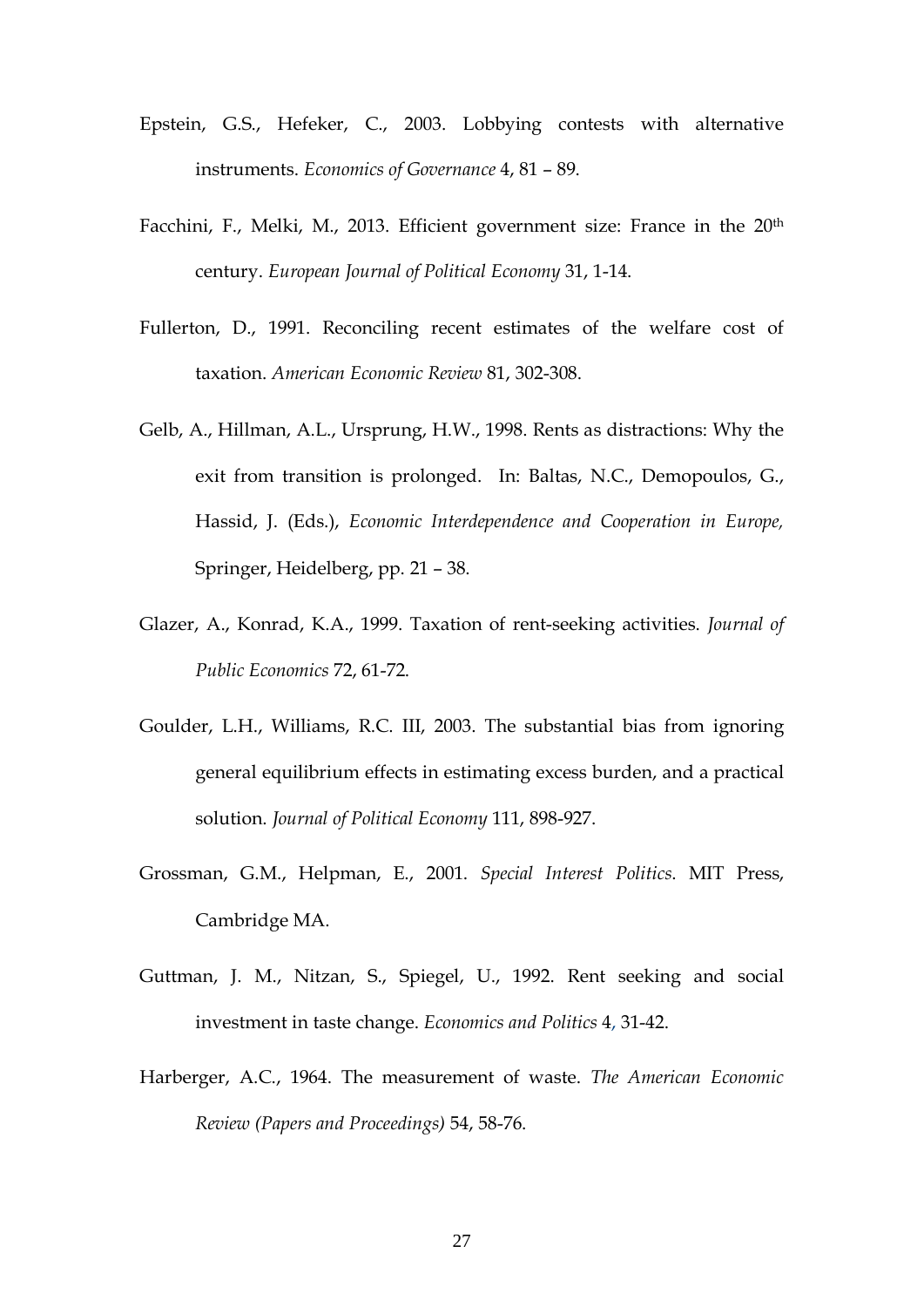- Hausman, J.A., 1981. Exact consumer's surplus and deadweight loss. *American Economic Review* 71, 662-676.
- Hillman, A.L., 1989. *The Political Economy of Protection*. Harwood, Chur. Reprinted in 2001 by Routledge, London.
- Hillman, A.L., 2009. *Public Finance and Public Policy: Responsibilities and Limitations of Government* (2nd Edition). Cambridge University Press, New York NY.
- Hillman, A.L., 2013. Rent seeking. In Reksulak, M., Razzolini, L., Shughart, W.F. II (Eds.), *The Elgar Companion to Public Choice* (2nd Edition). Edward Elgar, Cheltenham U.K., pp. 307–330.
- Hillman, A.L., Katz, E., 1984. Risk-averse rent seekers and the social cost of monopoly power. *Economic Journal* 94, 104 - 110. Reprinted in: Congleton, R.D., Hillman, A.L., Konrad, K.A. (Eds.), 2008. *Forty Years of Research on Rent Seeking 1 – The Theory of Rent Seeking*. Springer, Heidelberg, 2008, pp. 97 - 103.
- Hines, J.R., Jr. 1999. Three sides of Harberger triangles. *Journal of Economic Perspectives* 13, 167-188.
- Kahana, N., Liu, Qijun, 2010. Endemic corruption. *European Journal of Political Economy* 26, 82-88.
- Katz, E., Rosenberg, J., 1989. Rent-seeking for budgetary allocation: Preliminary results for 20 countries. *Public Choice* 60, 133-144.
- Kimball, M.S., 1990. Precautionary Saving in the Small and in the Large. *Econometrica 58,* 53-73.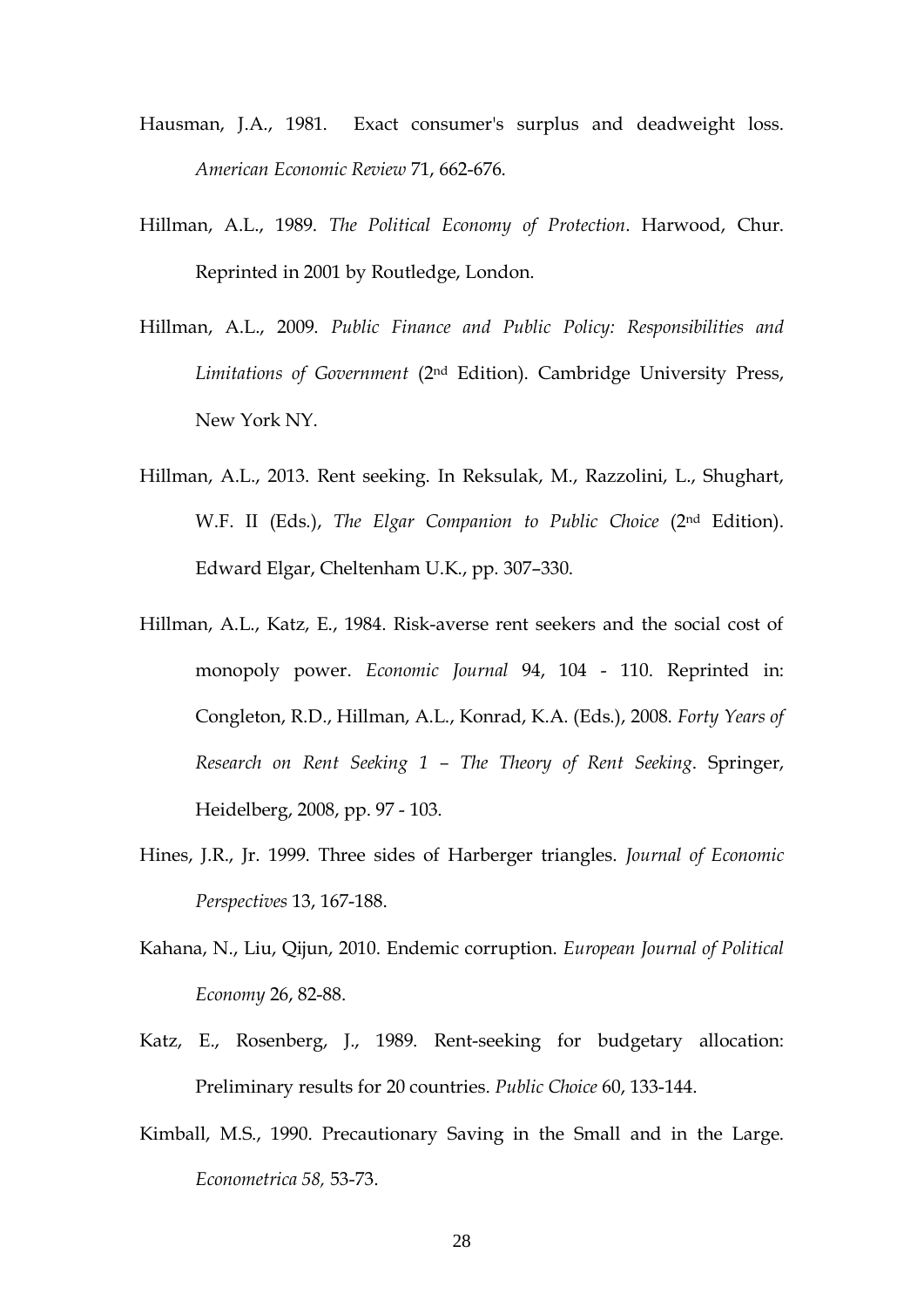- Konrad, K.A., 2009. *Strategy and Dynamics in Contests*. Oxford University Press, Oxford U.K.
- Konrad, K.A., Schlesinger, H., 1997. Risk aversion in rent-seeking and rentaugmenting games. *Economic Journal* 107, 1671-1683*.*
- Laband, D.N., Sophocleus, J.P., 1992. An estimate of resource expenditure on transfer activity in the United States. *Quarterly Journal of Economics* 107, 959-983.
- Long, N.V., Vousden, N., 1987. Risk-averse rent seekers and shared rents. *Economic Journal* 97, 971 – 985. Reprinted in: Congleton, R.D., Hillman, A.L., Konrad, K.A. (Eds.), 2008. *Forty Years of Research on Rent Seeking 1 – The Theory of Rent Seeking*. Springer, Heidelberg, 2008, pp. 293-307.
- Long, N.V., 2013. The theory of contests: a unified model and review of the literature. *European Journal of Political Economy* 32, 161-181. Reprinted in: Congleton, R.D., Hillman, A.L., Konrad, K.A. (Eds.), 2008. *Forty Years of Research on Rent Seeking 1 – The Theory of Rent Seeking*. Springer, Heidelberg, 2008, pp. 293-307.
- Mohring, H., 1971. Alternative welfare gain and loss measures. *Western Economic Journal* 9, 349-368.
- Murphy, K.M., Shleifer, A., Vishny, R.W, 1993. Why is rent-seeking so costly to growth? *The American Economic Review* 83, 409-414. Reprinted in: Congleton, R.D., Hillman, A.L., Konrad, K.A. (Eds.), 2008. *Forty Years of Research on Rent Seeking 2 – Application: rent seeking in practice.* Springer, Heidelberg, 2008, pp. 213-218.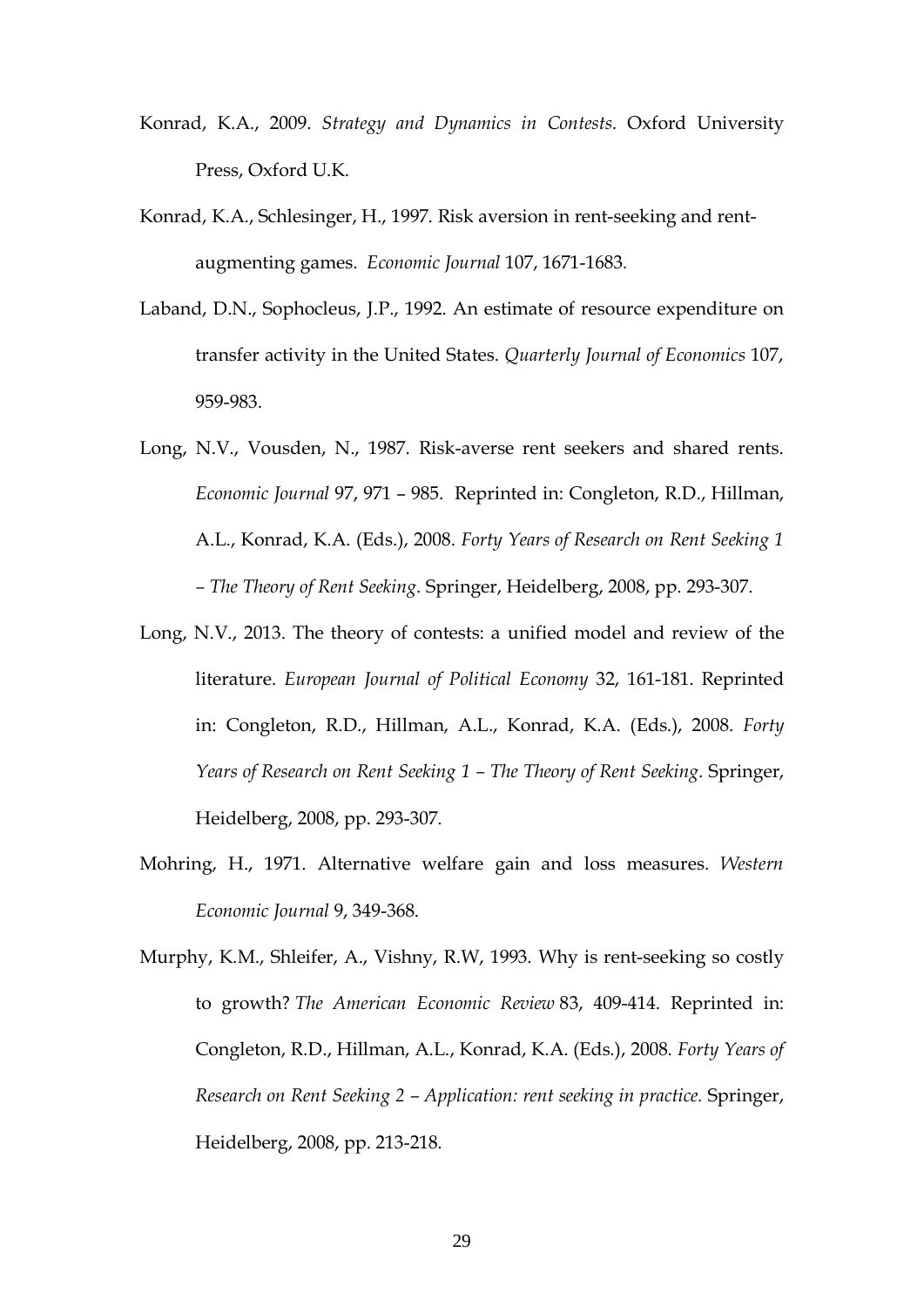- Nitzan, S., 1991. Collective rent dissipation. *Economic Journal* 101, 1522-1534. Reprinted in: Congleton, R.D., Hillman, A.L., Konrad, K.A. (Eds.), 2008. *Forty Years of Research on Rent Seeking 1 – The Theory of Rent Seeking*. Springer, Heidelberg, 2008, pp. 309-328.
- Park, H., Philippopoulos, A., Vassilatos, V., 2005. [Choosing the size of the](http://www.sciencedirect.com/science/article/pii/S0176268005000352)  [public sector under rent seeking from state coffers.](http://www.sciencedirect.com/science/article/pii/S0176268005000352) *European Journal of Political Economy* 21, 830-850.
- Pedersen, K.A., 1997. The political economy of distribution in developing countries: A rent-seeking approach. Public Choice 91, 351-373.
- Peltzman, S., 1976. Toward a more general theory of regulation. *Journal of Law and Economics* 19, 171-240.
- Rothschild, C., Scheuer, F., 2011. Optimal taxation with rent-seeking. NBER Working Paper 17035. Cambridge MA.
- Schuster, P., Schmitt, C., Traub, S., 2013. [The retreat of the state from](http://www.sciencedirect.com/science/article/pii/S0176268013000414)  [entrepreneurial activities: A convergence analysis for OECD countries,](http://www.sciencedirect.com/science/article/pii/S0176268013000414)  [1980–2007.](http://www.sciencedirect.com/science/article/pii/S0176268013000414) *European Journal of Political Economy* 32, 95-112.
- Skaperdas, S., Gan, L., 1995. Risk aversion in contests. *Economic Journal* 105, 951-962.
- Slemrod, J. B., Yitzhaki, S., 2001. The marginal cost of funds and the marginal benefit of projects. *National Tax Journal* 54, 189—201.
- Sobel, R. S., Garrett, T., 2002. On the measurement of rent seeking and its social opportunity cost. *Public Choice* 112, 115-136.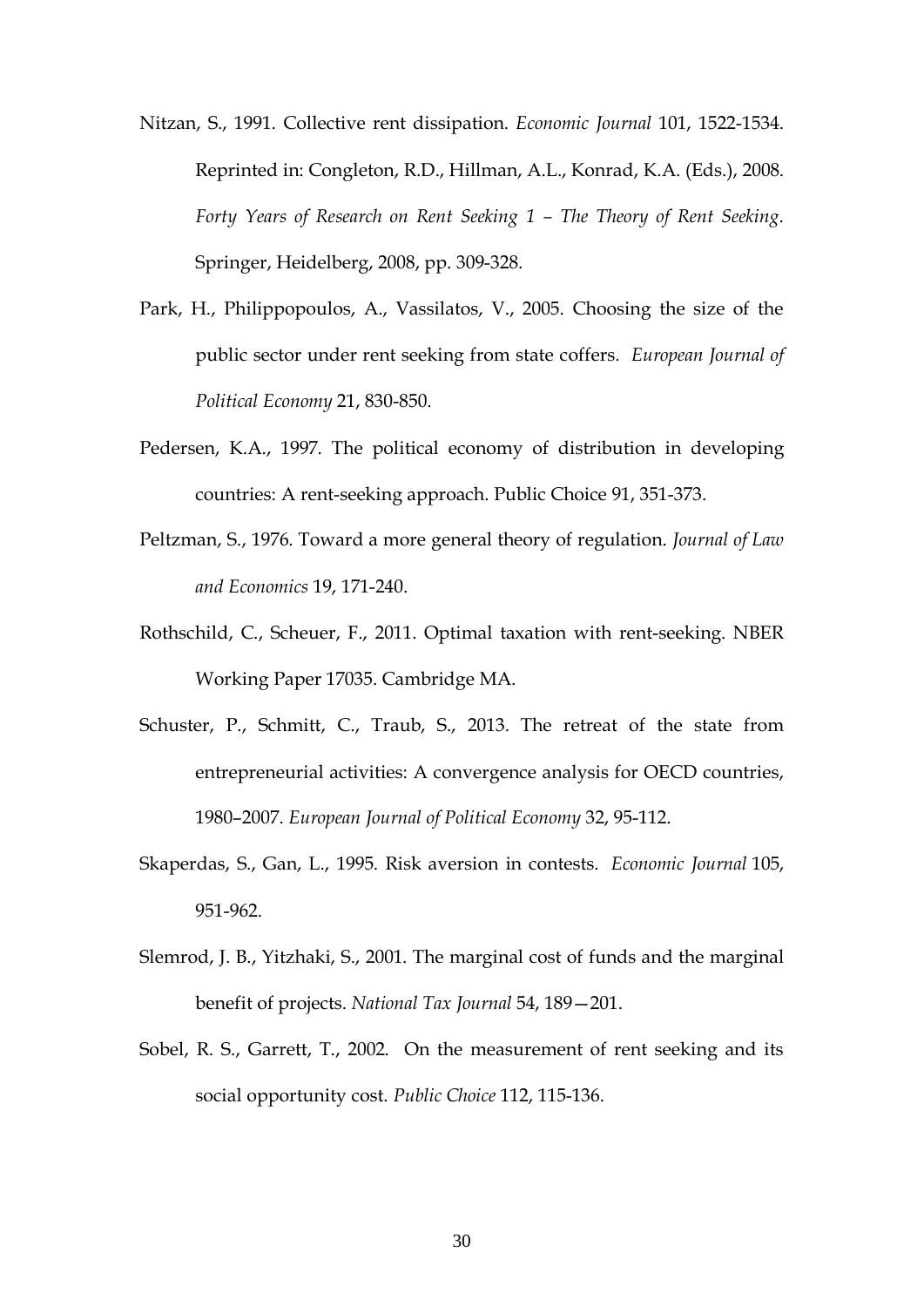- Stuart, C., 1984. Welfare costs per additional dollar of tax revenue in the United States. *American Economic Review* 74, 352-362.
- Svensson, J., 2000. Foreign aid and rent seeking. *Journal of International Economics* 51, 437-461. Reprinted in: Congleton, R.D., Hillman, A.L., Konrad, K.A. (Eds.), 2008. *Forty Years of Research on Rent Seeking 2 Applications: Rent Seeking in Practice,* Springer, Heidelberg, pp. 165-189.
- Treich, N., 2010. Risk–aversion and prudence in rent-seeking games. *Public Choice* 145, 339-349.
- Tridimas, G., Winer, S.L., 2005. [The political economy of government size.](http://www.sciencedirect.com/science/article/pii/S0176268004001284) *European Journal of Political Economy* 21, 643-666.
- Tullock, G., 1967. The welfare costs of tariffs, monopoly, and theft. *Western Economic Journal 5*, 224-232. Reprinted in: Congleton, R.D., Hillman, A.L., Konrad, K.A. (Eds.), 2008. *Forty Years of Research on Rent Seeking 1 – The Theory of Rent Seeking*. Springer, Heidelberg, pp. 45-53.
- Tullock, G., 1989. *The Economics of Special Privilege and Rent Seeking*. Kluwer Academic Publishers, Boston.
- Ursprung, H.W., 1990. Public goods, rent dissipation, and candidate competition. *Economics and Politi*cs 2, 115-132. Reprinted in: Reprinted in: Congleton, R.D., Hillman, A.L., Konrad, K.A. (Eds.), 2008. *Forty Years of Research on Rent Seeking 1 – The Theory of Rent Seeking*. Springer, Heidelberg, pp. 329-346.
- Ursprung, H.W., 2012. The evolution of sharing rules in rent seeking contests: incentives crowd out cooperation. *Public Choice* 153, 149-161.